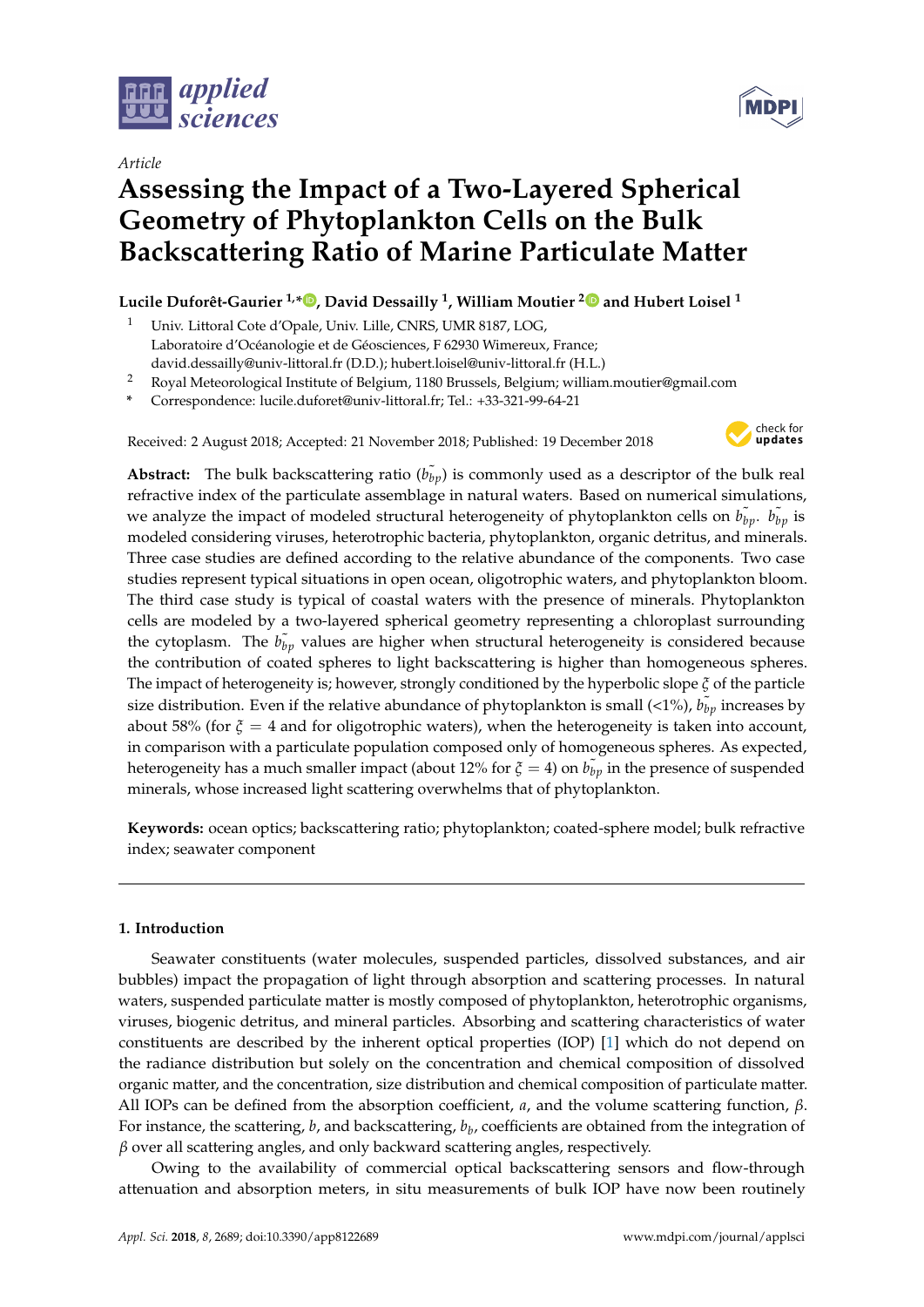performed for more than two decades. While these measurements allow a better description of the IOP variability in natural waters, they can also be used as proxies for the estimation of the bulk particulate matter. For instance, the spectral slope of the particulate beam attenuation coefficient, *cp*, is tightly linked to the slope of the particle size distribution (PSD), *ξ*, assuming a Junge-type distribution of PSD [\[2](#page-17-1)[–4\]](#page-17-2). The particulate backscattering ratio  $b_{bp}/b_p$  is used to obtain information about the particle composition. Indeed, based on the Lorentz-Mie scattering calculations that assume marine particles as homogeneous spheres, an analytical relationship between  $b_{bp}/b_p$ ,  $\zeta$  and  $\tilde{n_r}$  was generated [\[5\]](#page-17-3). This latter equation is used in conjunction with in situ measurements of  $b_{bp}$ ,  $b_p$ , and  $c_p$  to describe the variability of the physical nature (i.e., refractive index) of the bulk particulate matter in oceanic and coastal environments [\[6–](#page-17-4)[10\]](#page-17-5).

In the past, many theoretical and experimental studies, mainly dedicated to phytoplankton, showed that while the absorption, attenuation and total scattering of algal cells are correctly described using the homogeneous sphere model, such model is less appropriate for simulating backscatter. Indeed, the structural heterogeneity and inner complexity of phytoplankton cells (gas vacuoles, chloroplast, silica wall, etc.) explain why the measured backscattering signal is higher than predicted by the Lorentz-Mie theory for homogeneous spheres [\[11](#page-18-0)[–20\]](#page-18-1). The underestimation of *bbp* by homogeneous spheres may explain the fact that in situ observations of backscattering are significantly higher than theoretical simulations [\[21](#page-18-2)[–23\]](#page-18-3).

In this paper, we examine the impact of particle structural heterogeneity on the bulk backscattering ratio for realistic combinations of optically significant constituents. The purpose of our study is not to provide a new analytical relationship for  $b_{bp}/b_p$  as a function of  $\tilde{n}_r$  and  $\zeta$  but rather to assess the sensitivity of  $b_{bp}/b_p$  to the modeled structural heterogeneity of phytoplankton cells for some realistic water bodies. Typical phytoplankton bloom and no bloom conditions, as defined in Stramski and Kiefer [\[24\]](#page-18-4), will first be examined. Then, the last case study will account for the presence of mineral particles, which have a great effect on the scattering properties.

Because the bulk scattering (*b*) and backscattering (*b<sup>b</sup>* ) coefficients of a water body result from additive contributions of all individual constituents that scatter light, we will consider various sub-populations of marine particles, namely organic detritus, minerals, heterotrophic bacteria, viruses, and phytoplankton. Robertson Lain et al. [\[23\]](#page-18-3) showed that the two-layered sphere model is appropriate for modeling of remote-sensing reflectance and IOPs in high biomass Case 1 waters. The real refractive index of the chloroplast and the relative volume of the chloroplast are key parameters impacting the backscattering efficiency of phytoplankton cells. This was recently confirmed by two studies where measurements of light scattering by phytoplankton cultures were well reproduced by the two-sphere model [\[15,](#page-18-5)[16\]](#page-18-6). For these reasons, in this study, phytoplankton optical properties have been simulated considering a two-layered sphere model. The size range of the different considered particles (viruses, bacteria, phytoplankton, and organic detritus), as well as their real and imaginary refractive index values are defined from literature [\[21](#page-18-2)[,25\]](#page-18-7).

To establish the foundations of the present study, the different theoretical considerations as well as the two different numerical codes used for the calculations are first presented. Then, we describe the different sub-populations of particles and their associated size distribution, refractive index, and internal structure used to simulate their optical properties. The impact of the modeled structural heterogeneity of phytoplankton cells is then discussed for the three realistic water bodies as mentioned previously.

## <span id="page-1-0"></span>**2. Theoretical Considerations**

## *2.1. Backscattering Cross Section for Polydisperse Particle Assemblages*

Light scattering is produced by the presence of an object (such as a particle) with a refractive index different from that of the surrounding medium. The refractive index is expressed in complex form as  $n(\lambda) = n_r(\lambda) + i n_i(\lambda)$ , where  $\lambda$  is the wavelength of the radiation in vacuum in units of nm. The real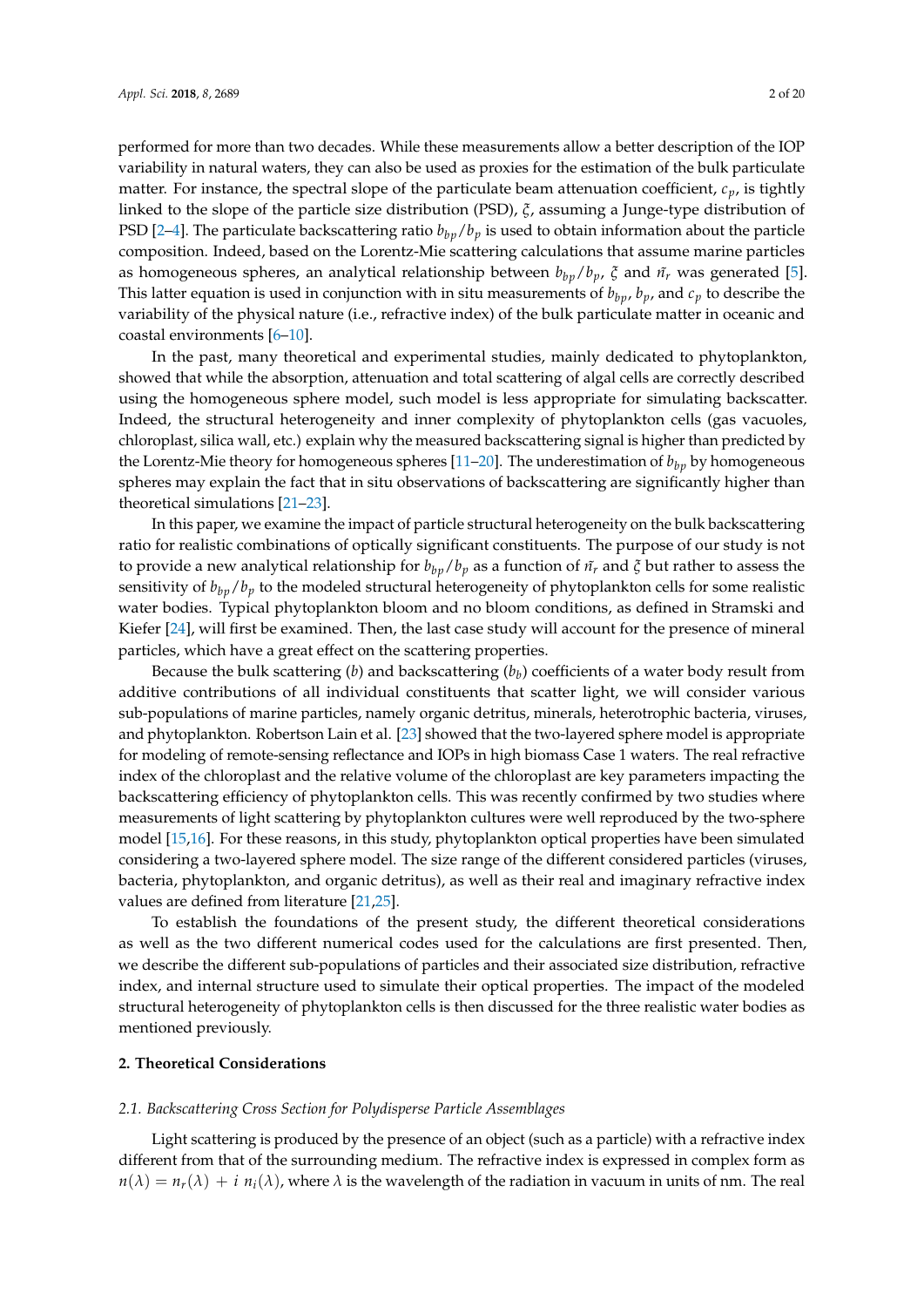part determines the phase velocity of the propagating wave and the imaginary part accounts for the absorption. Please note that the refractive index is a relative value dependent upon the surrounding medium, i.e., relative to the refractive index of the medium. The single scattering process by a particle is described by the scattering cross section  $C_{sca}(D, \lambda)$  (units m<sup>2</sup>) and the scattering phase function  $\tilde{F}(D,\theta,\lambda)$  (dimensionless) as defined by Mishchenko et al. [\[26\]](#page-18-8) (Equations (4.51)–(4.53), pp. 100–101):

<span id="page-2-1"></span>
$$
\frac{1}{2} \int_0^{\pi} \tilde{F}(D, \lambda, \theta) \sin \theta \, d\theta = 1 \tag{1}
$$

As particles are here assumed to be spherical, *F*˜ depends only on the particle diameter *D*, the scattering angle *θ* within the arbitrary azimuthal plane of scattering, and the wavelength *λ*. In the following, *λ* is omitted for brevity. To account for polydisperse particulate assemblages, the particle size distribution (PSD) is defined. For the present study, we adopt a power-law PSD (also named the Junge-like PSD) which is commonly used to represent the size distribution of marine particles in natural waters [\[5](#page-17-3)[,24](#page-18-4)[,27](#page-18-9)[,28\]](#page-18-10). The ensemble-average normalized phase function is:

<span id="page-2-0"></span>
$$
\tilde{F}(\theta) = \int_{D_{min}}^{D_{max}} \tilde{F}(D,\theta) \times A D^{-\xi} dD \tag{2}
$$

where *Dmin* and *Dmax* define the particle diameter range, *ξ* is the hyperbolic slope of PSD, and *A D*−*<sup>ξ</sup>* (units,  $\mu$ m<sup>-1</sup>) is the relative differential particle size distribution. As in many theoretical studies, the relative PSD is normalized such that the integral over the entire size range is unity. It follows that  $\tilde{F}(\theta)$ represents the average normalized phase function per particle. Equation [\(2\)](#page-2-0) can be written for the scattering cross section replacing  $\tilde{F}(D,\theta)$  with  $C_{sca}(D)$  and  $\tilde{F}(\theta)$  with  $C_{sca}$ . The backscattering cross section of the polydisperse assemblage is defined as:

<span id="page-2-2"></span>
$$
C_{sca}^{bb} = \frac{C_{sca}}{2} \int_{\pi/2}^{\pi} \tilde{F}(\theta) \sin\theta \, d\theta \tag{3}
$$

It can be easily seen from Equations [\(1\)](#page-2-1)–[\(3\)](#page-2-2) that the integration of *F*˜(*θ*) between 0 and *π* gives *Csca*, the scattering cross section of the polydisperse population. Many numerical codes (including those described in Section [3\)](#page-4-0) use the normalized phase function  $\tilde{F}(\theta)$  to describe the angular distribution of the scattered radiation. However, in hydrologic optics, the volume scattering function (VSF),  $\tilde{\beta}(\theta)$  (m<sup>-1</sup> sr<sup>-1</sup>), is more commonly used instead of  $\tilde{F}(\theta)$  [\[29\]](#page-18-11). The relationship between  $\tilde{\beta}(\theta)$  and  $\tilde{F}(\theta)$  is:

$$
\tilde{\beta}(\theta) = \frac{N C_{sca}}{4\pi} \tilde{F}(\theta)
$$
\n(4)

with *N* the number of particles per cubic meter.

#### *2.2. The Bulk Backscattering Ratio*

Marine particles are divided into five different categories: viruses (VIR), heterotrophic bacteria (BAC), phytoplankton (PHY), organic detritus (DET), and minerals (MIN). Table [1](#page-3-0) displays the size ranges and the refractive indices of the different components as defined by previous studies [\[21](#page-18-2)[,24](#page-18-4)[,25\]](#page-18-7). The ensemble-average values of  $\tilde{F}_j(\theta)$ ,  $C_{sea,j}$ , and  $C^{bb}_{sea,j}$  are computed from Equations [\(1\)](#page-2-1)–[\(3\)](#page-2-2) for each particulate component *j*.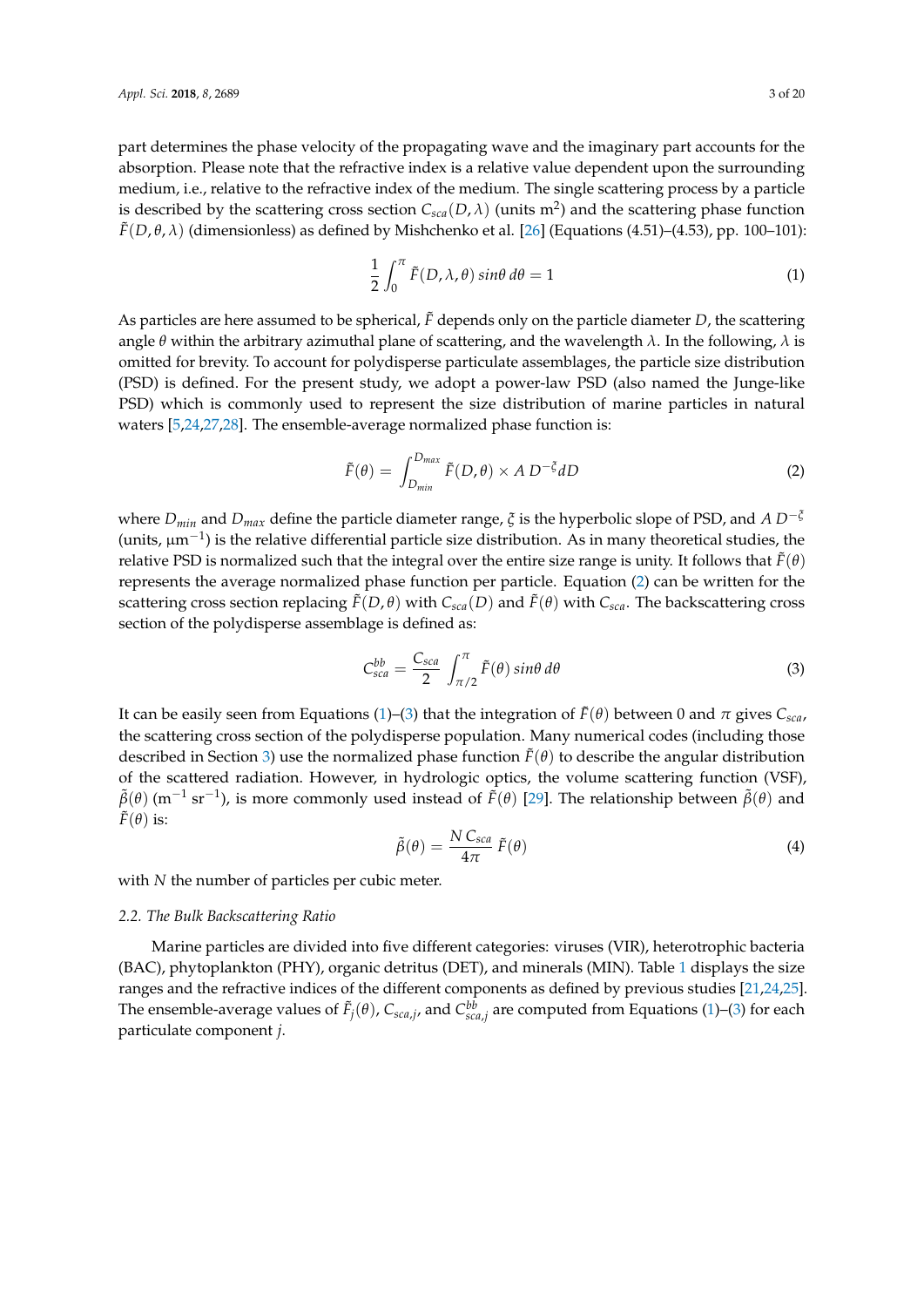<span id="page-3-0"></span>

| Component $(i)$        | <b>Sphere Model</b>  | $D_{min}$ - $D_{max}$ (µm) | n <sub>r</sub> | n;                     |
|------------------------|----------------------|----------------------------|----------------|------------------------|
| Viruses                | homogeneous          | $0.03 - 0.2$               | 1.05           |                        |
| Heterotrophic bacteria | homogeneous          | $0.2 - 2$                  | 1.05           | $1.0 \times 10^{-4}$   |
| Phytoplankton cells    | two or three-layered | $0.3 - 40$                 | $1.044*$       | $1.5 \times 10^{-3}$ * |
| Organic detritus       | homogeneous          | $0.05 - 500$               | 1.04           | $2.3 \times 10^{-5}$   |
| Minerals               | homogeneous          | $0.05 - 500$               | 1.18           | $1.0 \times 10^{-4}$   |

**Table 1.** Summary of the seawater constituents.

\* the values represent the equivalent refractive indices (Equation [\(12\)](#page-6-0)). The refractive indices of the spheres representing the chloroplast and cytoplast are described in Table [2.](#page-4-1)  $\lambda$  = 532 nm.

The total normalized phase function and total scattering cross section of the water body are obtained as in Mishchenko et al., 2002 (Equations (4.74) p. 102 and (3.13) p. 71 ):

<span id="page-3-3"></span>
$$
\tilde{F}^{tot}(\theta) = \frac{\sum_{j=1}^{5} N_j C_{sca,j} \tilde{F}_j(\theta)}{\sum_{j=1}^{5} N_j C_{sca,j}}
$$
\n
$$
(5)
$$

<span id="page-3-1"></span>
$$
C_{sca}^{bb,tot} = \sum_{j=1}^{5} N_j C_{sca,j}^{bb} \tag{6}
$$

where  $N_j$  is the relative concentration (i.e., the relative number of particles per unit volume of water) of the considered component. *C*<sup>tot</sup></sup><sub>sca</sub> is defined by replacing  $C_{sca,j}^{bb}$  with  $C_{sca,j}$  in Equation [\(6\)](#page-3-1).

The total (i.e., bulk) backscattering coefficient ( $\mathsf{b}_{bp}$ ) (units  $\mathsf{m}^{-1}$ ) of the water body is the sum of the relevant  $b_{bp,j}$  associated with each *j*th group.  $b_{bp,j}$  is equal to the polydisperse  $C_{sca,j}^{bb}$  weighted by the particle concentration of the *j*th group:

<span id="page-3-2"></span>
$$
b_{bp} = \sum_{j=1}^{5} b_{bp,j} = N_{TOT} \times C_{sca}^{bb, tot}
$$
 (7)

with  $N_{TOT}$  the total particle concentration (particles per  $m^3$ ) in the water body. Similarly,  $b_p$  is defined from Equation [\(7\)](#page-3-2) by replacing  $b_{bp}$  with  $b_p$  and  $C_{sca}^{bb, tot}$  with  $C_{sca}^{tot}$ . The bulk backscattering ratio  $b_{bp}^*$  is the dimensionless ratio:

$$
\tilde{b_{bp}} = \frac{b_{bp}}{b_p} \tag{8}
$$

In this study, we will use the bulk particulate real refractive index  $(\tilde{n}_r)$ , which reproduces the bulk scattering properties of a water body. It represents the mean refractive index weighted by the scattering cross sections of all the particles:  $\overline{5}$ 

<span id="page-3-4"></span>
$$
\tilde{n_r} = \frac{\sum\limits_{j=1}^{5} n_{r,j} \times N_j C_{sca,j}}{\sum\limits_{j=1}^{5} N_j C_{sca,j}}
$$
\n(9)

Similarly, the bulk imaginary refractive index  $(\tilde{n_i})$  is defined as follows:

<span id="page-3-5"></span>
$$
\tilde{n}_i = \frac{\sum_{j=1}^{5} n_{i,j} \times N_j C_{abs,j}}{\sum_{j=1}^{5} N_j C_{abs,j}}
$$
\n(10)

where *Cabs*,*<sup>j</sup>* is the absorption cross section of particles.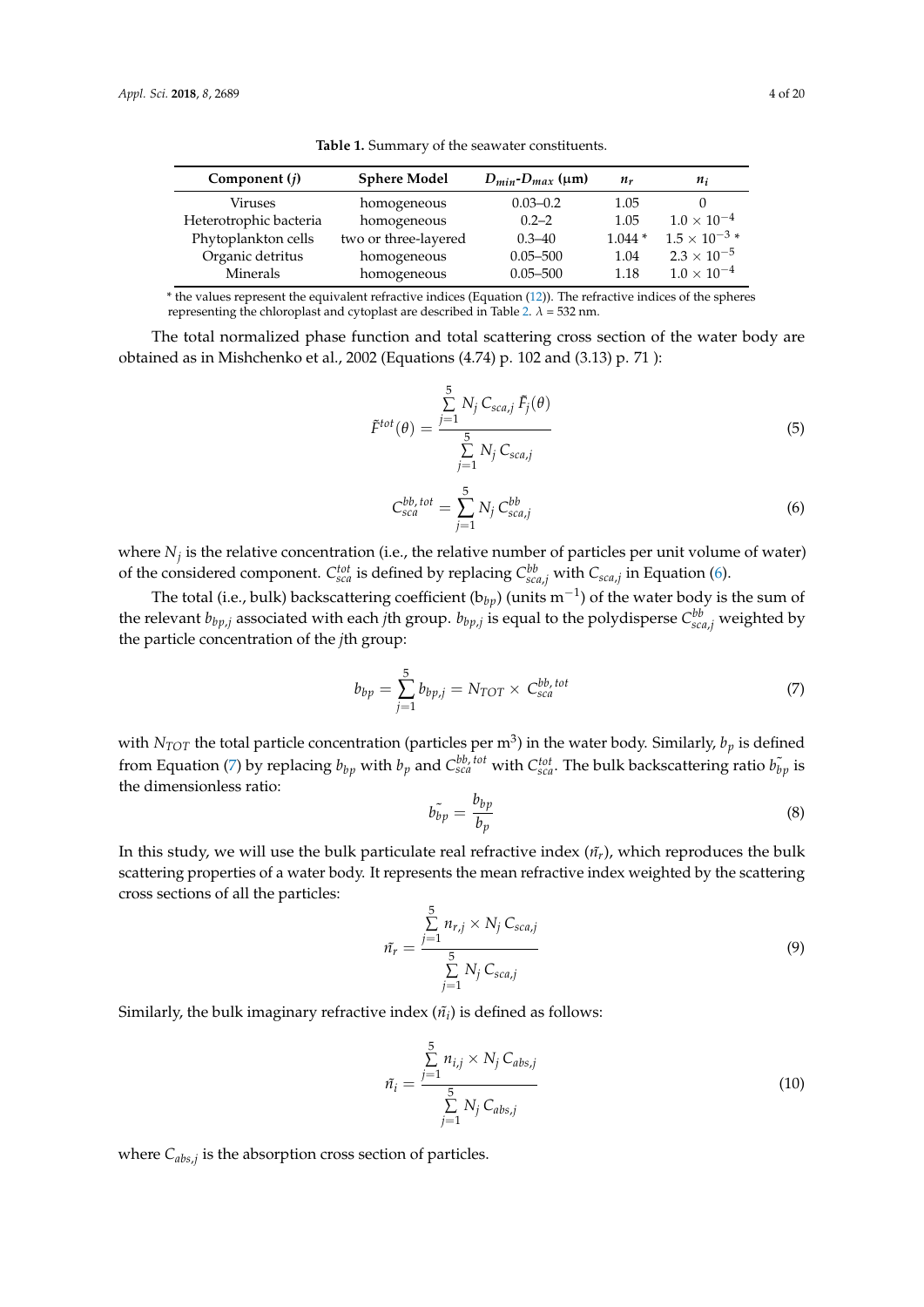| Model *<br>$(\%$ cyt-%chlp) | $80\% - 20\%$          | $70\% - 30\%$          | $80\% - 18.5\% - 1.5\%$ |
|-----------------------------|------------------------|------------------------|-------------------------|
| $n_r$                       | 1.140                  | 1.100                  | 1.144                   |
| n;                          | $6.966 \times 10^{-3}$ | $4.688 \times 10^{-3}$ | $7.531 \times 10^{-3}$  |

<span id="page-4-1"></span>**Table 2.** Refractive index  $(n_r(\text{chlp}) + i n_i(\text{chlp}))$  of the sphere representing the chloroplast for two morphological models. The refractive index of the sphere representing the cytoplast is constant  $(1.02 + i 1.336 \times 10^{-4})$ . The equivalent refractive index of the cell is  $1.044 + i 1.5 \times 10^{-3}$ .

\* The percentages represent the relative volume of the model cytoplasm and chloroplast.

## *2.3. The Scattering Coefficient as Measured by In Situ Transmissometers*

In field measurements,  $b_p$  is derived from the total absorption and beam attenuation coefficients (*a* and *c*, respectively) as measured by instruments such as WETLabs ac9 and its later variants. Any detector has a finite field of view (FOV), therefore beam transmissometers are defined by their acceptance angle  $θ_{\text{acceptance}}$ , which differs from 0<sup>o</sup>. If we want to compare, in a future study, our theoretical results to available in situ measurements, *b<sup>p</sup>* must be derived from the scattering cross section, rebuilt from the normalized phase function integrated between  $\theta_{\text{acceptance}}$  and  $\pi$  instead of 0 and *π* [\[30\]](#page-18-12). To make a distinction, when *Csca* is calculated by integrating the scattering function between  $\theta_{acceptance}$  and  $\pi$ , the symbols  $C_{sca}^{\theta_a}$ ,  $b_p^{\theta_a}$  and  $b_{bp}^{\theta_a}$  (=  $b_{bp}/b_p^{\theta_a}$ ) will be used. As in Twardowski et al. [\[5\]](#page-17-3), we set the acceptance angle to 1<sup>o</sup>, which is consistent with acceptance angles of commercially available beam transmissometers such as the WETLabs C-Star (1.2*<sup>o</sup>* ) or WETLabs ac9 (0.93*<sup>o</sup>* ) ([\[30\]](#page-18-12) and references therein).

## <span id="page-4-0"></span>**3. Numerical Modeling of the Marine Particle Scattering**

The Meerhoff Mie program version 3.0 [\[31\]](#page-18-13) and the ScattnLay code [\[32,](#page-18-14)[33\]](#page-18-15) are used to simulate the scattering and absorbing properties of homogeneous and multilayered spheres, respectively. Radiative transfer computations are carried out given the wavelength of the incident radiation equal to 532 nm and the refractive index of sea water equal to 1.34. The Meerhoff Mie program allows simulations of a polydisperse ensemble of spheres with a large choice of PSD. The outputs are the ensemble-average quantities per particle  $\tilde{F}(\theta)$ ,  $C_{sca}$  and  $C_{sca}^{bb}$  (Equations [\(2\)](#page-2-0) and [\(3\)](#page-2-2)). The ScattnLay code performs computations only for monodisperse particles. To obtain the normalized phase function and cross sections for a polydisperse population, a numerical integration over the size range must be done separately (Figure [1,](#page-5-0) N<sup>o</sup>S2). Particular attention must be paid to the integration step to guarantee the accuracy of the numerical integration.

The Meerhoff Mie program is used to generate a first dataset named DS1 based on computations for homogeneous spheres for the same case studies as in Twardowski et al. [\[5\]](#page-17-3). *n<sup>r</sup>* ranges from 1.02 to 1.2 (with a 0.2 increment), *n<sup>i</sup>* is set to 0.005, *Dmin* = 0.012 µm, *Dmax* = 152 µm, and *ξ* is between 2.5 and 5. Please note that Twardowski et al. [\[5\]](#page-17-3) did not mix different particle components with different refractive indices, as they studied  $b_{bp}^{\theta_a}$  for a polydisperse population of particles having the same refractive index. In this case, Equations [\(5\)](#page-3-3)–[\(7\)](#page-3-2) are not useful as  $b_{bp}^{\theta_a}$  is directly related to  $C_{sca}^{bb}/C_{sca}^{\theta_a}$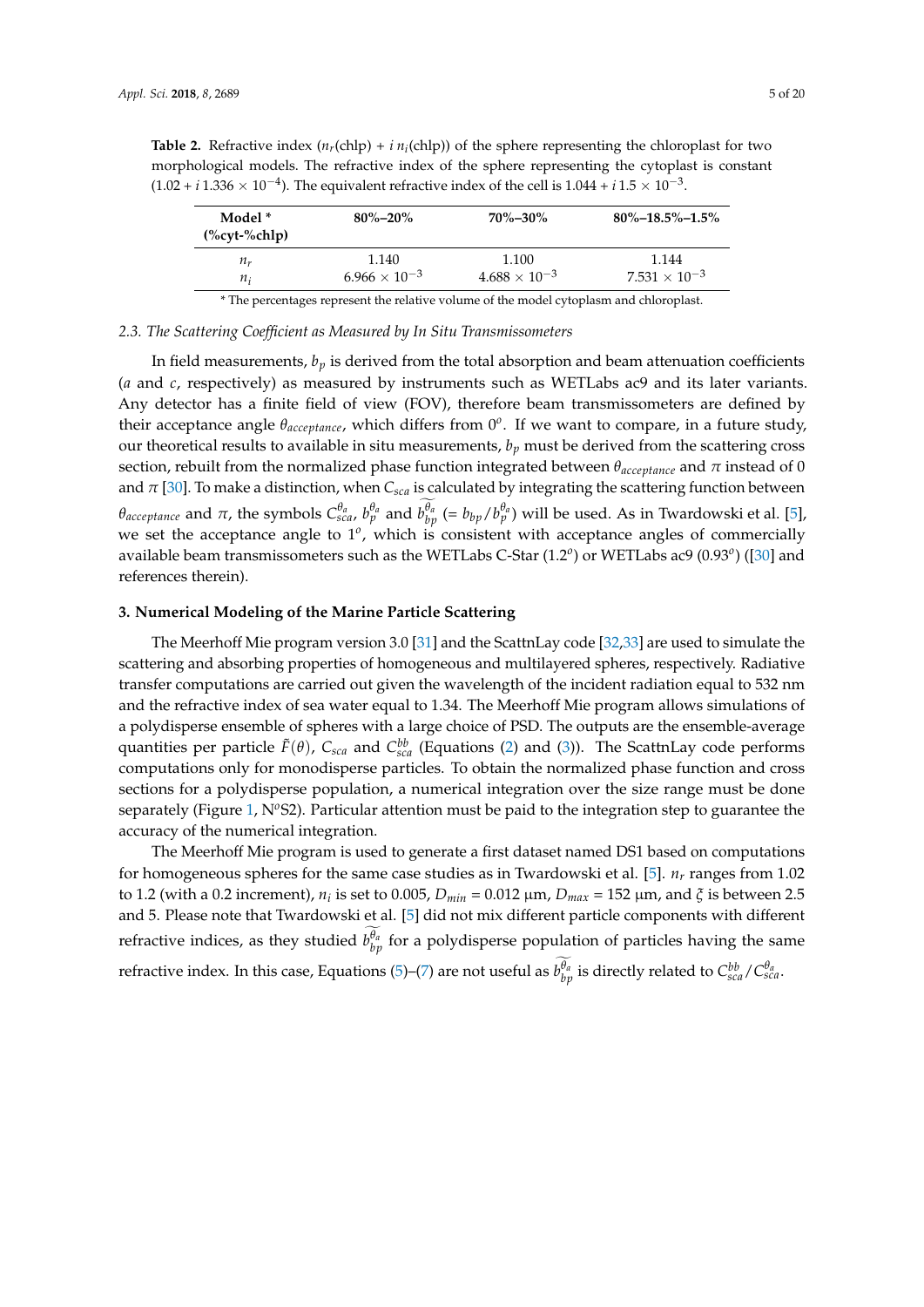<span id="page-5-0"></span>

**Figure 1.** Flow chart of the integration procedure applied to the MIE and ScattnLay outputs.

In the second dataset (named DS2), a distinction is made between VIR, BAC, PHY, DET, and MIN in terms of internal structure, refractive index, and size range. The scattering properties of phytoplankton cells are modeled using the two-layered sphere model as in Robertson Lain et al. [\[23\]](#page-18-3). These investigators showed that a chloroplast layer (chlp) surrounding the cytoplasm (cyt) is an optimal morphology to simulate optical properties of algal cells. Based on their study, the value of the real part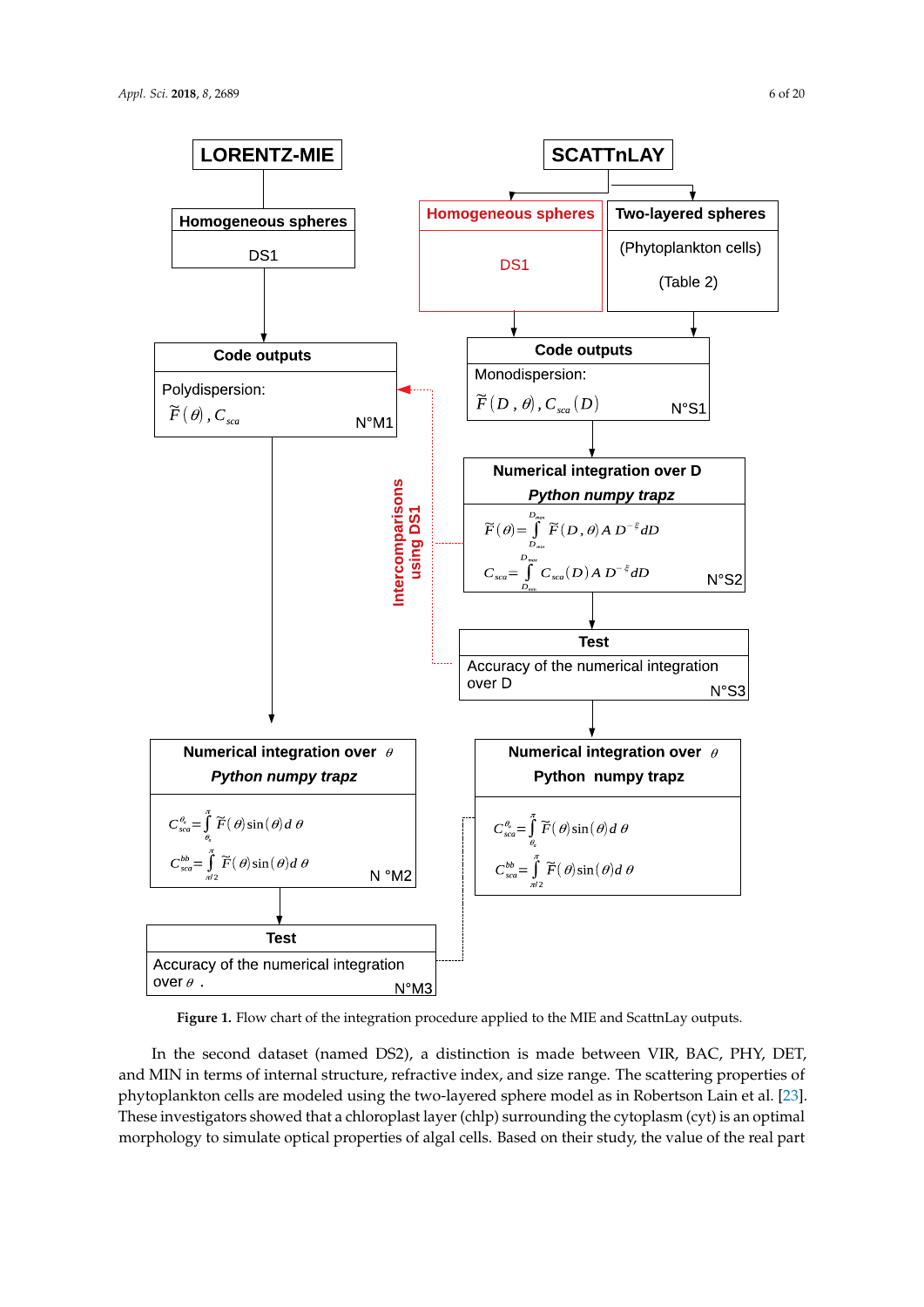of the refractive index of the sphere representing the cytoplasm is fixed to 1.02, and the value of the imaginary part at 532 nm is 1.336  $\times$  10<sup>-4</sup> [\[23\]](#page-18-3):

$$
n_i(\text{cyt, 532 nm}) = n_i(\text{cyt, 400 nm}) \times \exp[-0.01 \times (532 - 400)] \tag{11}
$$

with *n<sup>i</sup>* (cyt, 400 nm) = 0.0005. Concerning the sphere representing the chloroplast, *n*(chlp) is calculated according to the Gladstone and Dale formula [\[34\]](#page-19-0):

<span id="page-6-0"></span>
$$
\sum_{k} n_{k} \times \vartheta_{k} = n_{equ}, \qquad (12)
$$

where  $n_k$  and  $\vartheta_k$  are the complex refractive index and the relative volume of the *k*-th layer, and  $n_{equ}$  is the complex equivalent refractive index of the whole particle. The knowledge of the complex equivalent refractive index is useful to compare the simulations of heterogeneous spheres among themselves, regardless of the number of layers and the relative proportion of each layer. The complex equivalent refractive index is kept constant ( $n_{equ} = 1.044 + i 1.5 \times 10^{-3}$ ). The refractive index of the sphere representing the chloroplast is described in Table [2](#page-4-1) according to the relative volume of the modeled chloroplast (20% or 30%). We also tested a three-layered sphere model. The outer layer represents the cell membrane. We assumed that the cell membrane is non-absorbing and have a  $n_r = 1.09$  [\[13\]](#page-18-16). The second layer represents the chloroplast and the third layer the cytoplasm. The values of  $n<sub>r</sub>$  and  $n_i$  for the cytoplasm are identical to  $n_r$  and  $n_i$  for the two-layered sphere. The values of  $n_r$  and  $n_i$ for the chloroplast are adjusted according to Equation [\(12\)](#page-6-0) to keep the complex equivalent refractive index of the cell constant (Table [2\)](#page-4-1). The relative volumes are 1.5%, 18.5% and 80% for the modeled cell membrane, chloroplast, and cytoplasm, respectively.

In DS2, multilayered sphere models are not implemented for viruses, heterotrophic bacteria, organic detritus, and minerals because of the paucity of relevant information about their optical and morphometrical properties. As we cannot gather enough accurate information about the internal structure of such particles, the homogeneous sphere model is used. The suitable  $n_r$  and  $n_i$  values for viruses, heterotrophic bacteria, organic detritus, and minerals are obtained from [\[25\]](#page-18-7) (Table [1\)](#page-3-0).

## <span id="page-6-1"></span>**4. Abundance of the Various Particulate Components**

The relative concentrations  $N_i$  associated with each particle group are chosen to realistically represent the mix of marine components and to ensure that the overall size distribution matches the Junge power law (Tables [3](#page-7-0)[–5](#page-8-0) and Figure [2\)](#page-8-1).

In situ laser diffraction measurements of the PSD in different oceanic regions showed that the size distribution of marine particles can be approximated by the Junge-like power law [\[35](#page-19-1)[–37\]](#page-19-2). As discussed by Reynolds et al. [\[36\]](#page-19-3), the power law with a single slope is a convenient empirical descriptor of the PSD, but we have to keep in mind that, in some cases (e.g., in nearshore waters and in the presence of specific populations of phytoplankton) the particle size distribution deviates from the Junge-like power law [\[36](#page-19-3)[–38\]](#page-19-4). Relatively steep hyperbolic slopes (around 4) are encountered in open ocean waters, whereas less steep slopes (around 3.3) are characteristic of phytoplankton bloom and/or production of particle aggregates. In the present study, results are discussed for  $\zeta = 3$ , 3.5, and 4 as the vast majority of hyperbolic slopes are in this range (Figure 11 in [\[36,](#page-19-3)[37\]](#page-19-2)). Results are shown also for *ξ* = 2.5 and 5 but hyperbolic slopes greater than 4 are much less likely to occur. Likewise, *ξ* < 3 are rare excepted when there is biological growth in the relatively large size classes and/or aggregation. To compare with typical particulate abundances estimated in natural waters, a total abundance (N*TOT*) of 1.1262  $\times$ 10<sup>14</sup> particles per m<sup>3</sup> is considered to be in Stramski et al. [\[25\]](#page-18-7). Three case studies are defined. The first one represents oligotrophic-like waters with no phytoplankton bloom and no-mineral particles: the phytoplankton abundance (N<sub>PHY</sub>) spans from  $1.1\times10^9$  (for  $\xi$  = 4.9) to  $4.6\times10^{11}$  (for  $\xi$  = 2.5) particles per m<sup>3</sup> (0.001%–0.41% of N<sub>TOT</sub>). The second one represents waters with a phytoplankton bloom and no minerals, where N*PHY* is higher as compared to the oligotrophic-like case: N*PHY* ranges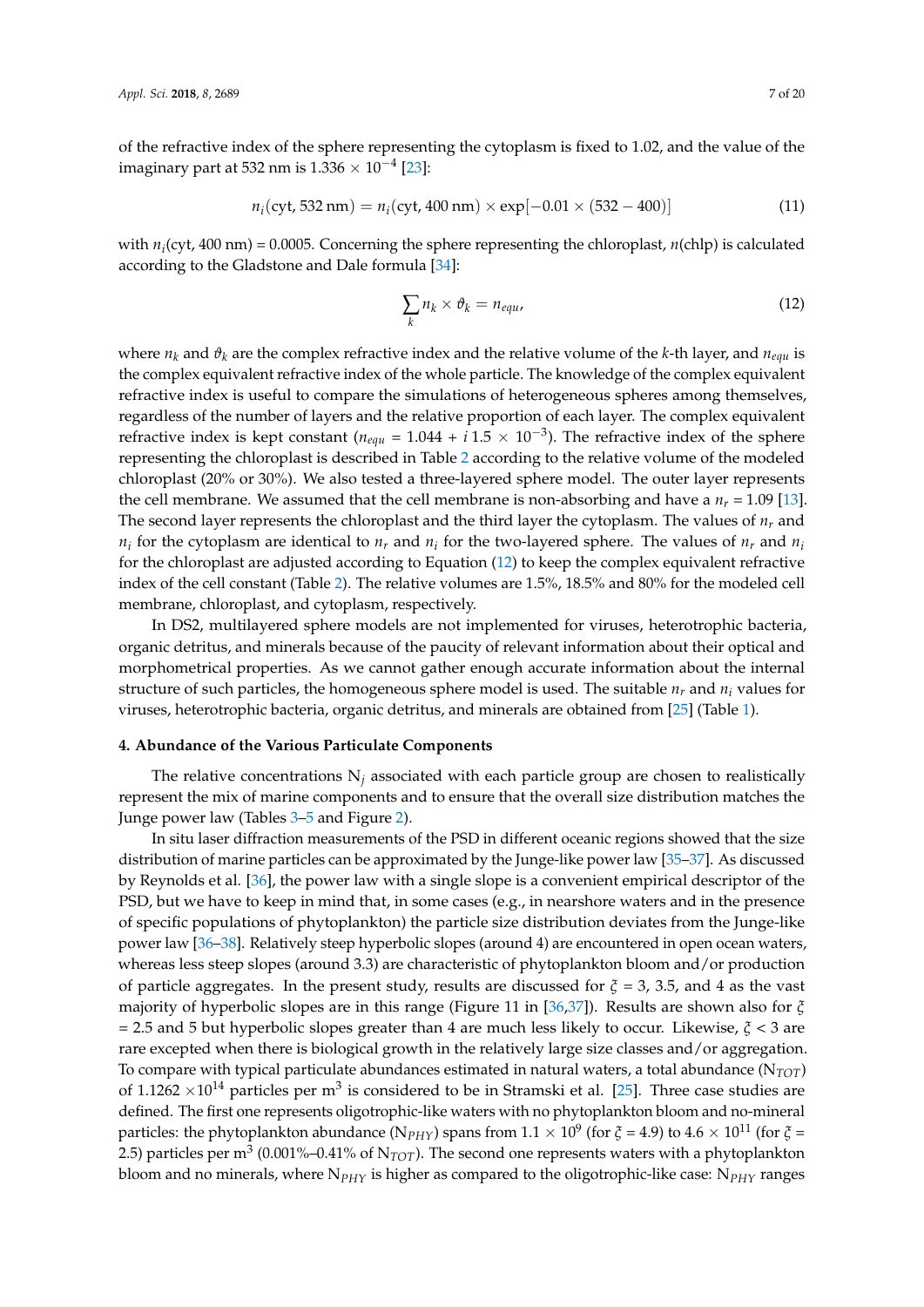The third one represents coastal-like waters with minerals and no bloom conditions: minerals are added proportionally to obtain a bulk real refractive index  $n<sub>r</sub>$  around 1.1. The mineral abundance (N<sub>MIN</sub>) spans from  $4.8 \times 10^{12}$  (for  $\xi = 4.9$ ) to  $1.3 \times 10^{13}$  (for  $\xi = 2.5$ ) particles per m<sup>3</sup> (4.2%–11.7%) of  $N_{TOT}$ ).

The abundances of the different particle components can be directly compared to the abundances provided in Stramski et al. [\[25\]](#page-18-7) as N*TOT* is identical. In Stramski et al. [\[25\]](#page-18-7), *ξ* = 4, so comparisons are possible only for this value (Table [6\)](#page-8-2). We note that N*PHY* is of the same order of magnitude. Stramski et al. [\[25\]](#page-18-7) have higher concentrations of DET and MIN and lower concentrations of VIR and BAC. In their paper, the authors explained that the concentrations of DET and MIN were chosen to obtain realistic contributions of detrital and mineral absorption. However, they cautioned against attaching particular significance to their selected DET and MIN concentrations in the context of how well these values can represent realistic concentrations in specific oceanic water bodies. The abundances of viruses and bacteria (N*V IR* and N*BAC*), used in this study, agree with the Stramski and Kiefer values [\[24\]](#page-18-4). Stramski and Kiefer [24] (Table 1 in their paper) used  $N_{VIR}$  between 3.0  $\times$  10<sup>9</sup> and 4.6  $\times$  10<sup>14</sup> particles per m<sup>3</sup>, N<sub>BAC</sub> between 3.0  $\times$  10<sup>11</sup> and 1.5  $\times$  10<sup>12</sup> particles per m<sup>3</sup>. Middleboe and Brussard, 2017 [\[39\]](#page-19-5) confirmed that viral abundance can reach up to  $10^{14}$  particles per m<sup>3</sup>. For phytoplankton, Stramski and Kiefer made a distinction between prochlorophytes, cyanobacteria, ultrananoplankton, larger nanoplankton, and microplankton. Over these different phytoplankton groups, N<sub>PHY</sub> ranges between  $1.0\times10^{11}$  for picoplankton to 3.0  $\times$   $10^5$  for microplankton. They used  $\mathrm{N}_{PHY}$   $\geq5\times10^{11}$ particles per  $m<sup>3</sup>$  when there is a bloom of phototrophic picoplankton.

<span id="page-7-0"></span>**Table 3.** Relative abundance of viruses (VIR), bacteria (BAC), phytoplankton (PHY), and organic detritus (DET) with the corresponding bulk refractive index (Equations [\(9\)](#page-3-4) and [\(10\)](#page-3-5)) for the water body with no bloom conditions and no minerals (oligotrophic-like).

|                |               |                        | Relative Abundance $N_i$ (%) |                        |            |       |
|----------------|---------------|------------------------|------------------------------|------------------------|------------|-------|
|                | $\tilde{n_r}$ | ñ,                     | <b>VIR</b>                   | <b>BAC</b>             | <b>PHY</b> | DET   |
| 2.5            | 1.040         | $4.280 \times 10^{-4}$ | 78.85                        | 5.349                  | 0.4059     | 15.39 |
| 3              | 1.042         | $7.570 \times 10^{-4}$ | 84.74                        | 2.120                  | 0.1002     | 13.04 |
| 3.5            | 1.043         | $1.034 \times 10^{-3}$ | 88.50                        | 0.8244                 | 0.0281     | 10.64 |
| $\overline{4}$ | 1.045         | $9.931 \times 10^{-4}$ | 91.15                        | 0.3178                 | 0.0084     | 8.528 |
| 4.9            | 1 047         | $6.718 \times 10^{-4}$ | 94.35                        | $5.651 \times 10^{-2}$ | 0.0010     | 5.588 |

**Table 4.** Relative abundance of viruses (VIR), bacteria (BAC), phytoplankton (PHY), and organic detritus (DET) with the corresponding bulk refractive index (Equations  $(9)$  and  $(10)$ ) for the water body with phytoplankton bloom conditions and no minerals (phytoplankton bloom).

|     |       |                        | Relative Abundance $N_i$ (%) |            |                        |            |
|-----|-------|------------------------|------------------------------|------------|------------------------|------------|
|     | ñ,    | ñ,                     | VIR                          | <b>BAC</b> | <b>PHY</b>             | <b>DET</b> |
| 2.5 | 1.041 | $6.195 \times 10^{-4}$ | 51.96                        | 3.760      | 1.995                  | 42.29      |
| 3   | 1.041 | $1.048 \times 10^{-3}$ | 61.91                        | 1.599      | 0.6165                 | 35.88      |
| 3.5 | 1.042 | $1.313 \times 10^{-3}$ | 69.84                        | 0.6575     | 0.1922                 | 29.31      |
| 4   | 1.043 | $1.362 \times 10^{-3}$ | 76.18                        | 0.2650     | 0.0600                 | 23.49      |
| 4.9 | 1.044 | $1.194 \times 10^{-3}$ | 84.55                        | 0.0499     | $7.367 \times 10^{-3}$ | 15.40      |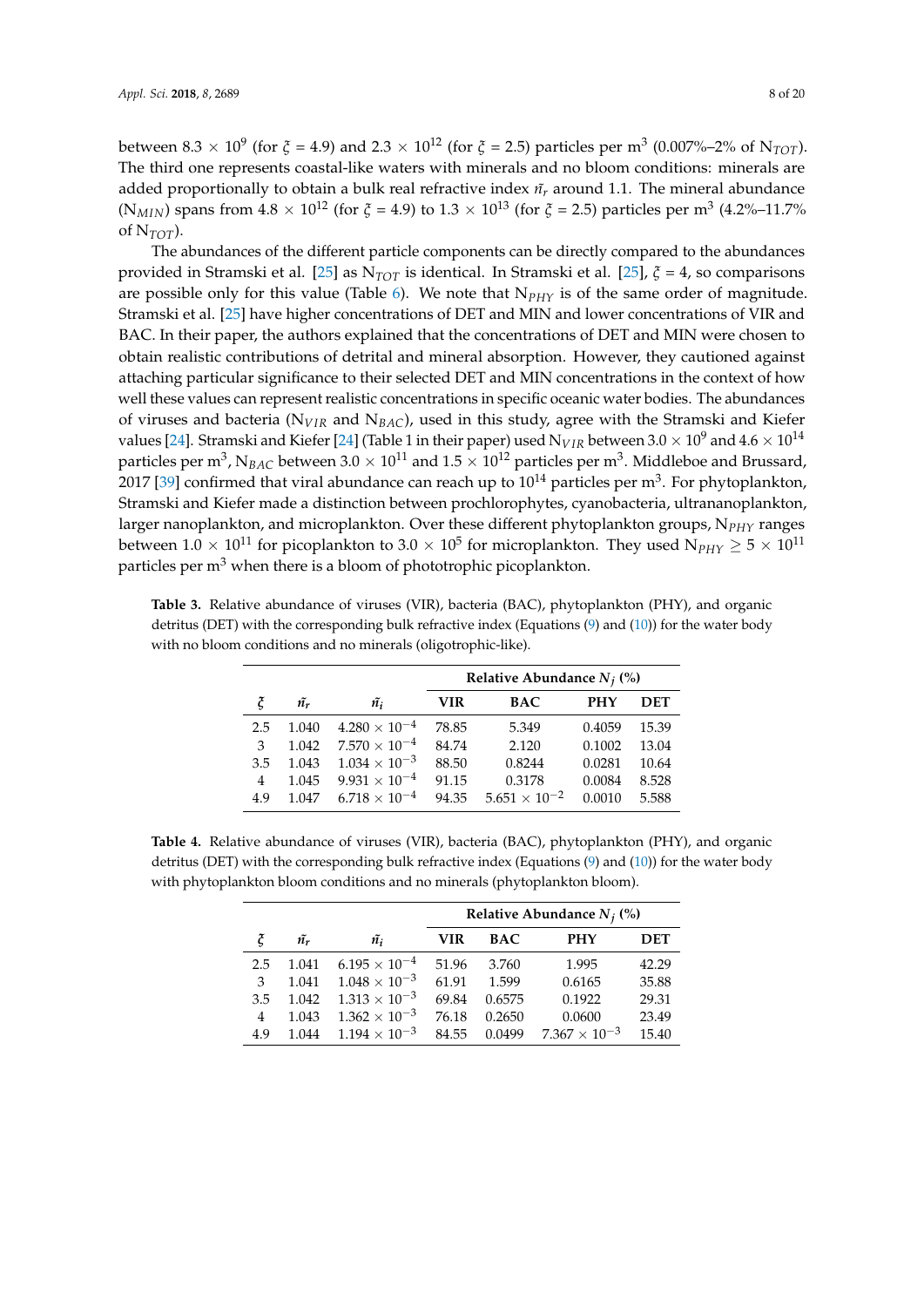|                |               |                              | Relative Abundance $N_i$ (%) |                        |                              |       |            |
|----------------|---------------|------------------------------|------------------------------|------------------------|------------------------------|-------|------------|
|                | $\tilde{n_r}$ | ñ.                           | VIR                          | <b>BAC</b>             | <b>PHY</b>                   | DET   | <b>MIN</b> |
| 2.5            | 1.103         | $7.322 \times 10^{-4}$       | 70.96                        | 5.311                  | $3.650 \times 10^{-1}$       | 11.68 | 11.68      |
| 3              | 1.108         | $9.361 \times 10^{-4}$ 78.04 |                              | 2.105                  | $8.801 \times 10^{-2}$ 9.882 |       | 9.882      |
| 3.5            | 1.119         | $6.253 \times 10^{-4}$       | 83.03                        | 0.819                  | $2.391 \times 10^{-2}$       | 8.066 | 8.066      |
| $\overline{4}$ | 1.131         | $1.376 \times 10^{-4}$       | 86.75                        | 0.3155                 | $6.902 \times 10^{-3}$       | 6.462 | 6.462      |
| 49             | 1.145         | $9.794 \times 10^{-6}$       | 91.47                        | $5.607 \times 10^{-2}$ | $7.782 \times 10^{-4}$       | 4.23  | 4.23       |

<span id="page-8-0"></span>**Table 5.** Relative abundance of viruses (VIR), bacteria (BAC), phytoplankton (PHY), and organic detritus (DET) with the corresponding bulk refractive index (Equations [\(9\)](#page-3-4) and [\(10\)](#page-3-5)) for waters with minerals and no bloom conditions (coastal-like).

<span id="page-8-2"></span>**Table 6.** Comparisons between abundances defined in the present study and abundances defined by Stramski et al. [\[25\]](#page-18-7). The hyperbolic slope  $\xi$  is 4 and  ${\rm N}_{TOT}$  is  $1.1262\times 10^{14}$  particles per m<sup>3</sup>.

|                      | Abundance (Particles per m <sup>3</sup> ) |                         |                                  |                         |                         |
|----------------------|-------------------------------------------|-------------------------|----------------------------------|-------------------------|-------------------------|
| Case Study           | VIR                                       | <b>BAC</b>              | <b>PHY</b>                       | DET                     | <b>MIN</b>              |
| Oligotrophic-like    | $1.0265 \times 10^{14}$                   | $3.5796 \times 10^{11}$ | $9.4680 \times 10^{9}$           | $9.6046 \times 10^{12}$ |                         |
| Phytoplankton bloom  | $8.5799 \times 10^{13}$                   | $2.9846 \times 10^{11}$ | 6.7587 $\times$ 10 <sup>10</sup> | $2.6455 \times 10^{13}$ |                         |
| Coastal-like         | $9.7702 \times 10^{13}$                   | $3.5536 \times 10^{11}$ | $7.7733 \times 10^{9}$           | $7.2774 \times 10^{12}$ | $7.2774 \times 10^{12}$ |
| Stramski et al. [25] | $2.5000 \times 10^{12}$                   | $1.0000 \times 10^{11}$ | $2.4759 \times 10^{10}$          | $8.2500 \times 10^{13}$ | $2.7500 \times 10^{13}$ |

<span id="page-8-1"></span>

**Figure 2.** Composite PSD as derived from individual PSDs of the five considered particle groups for (**a**) the oligotrophic-like water body and (**b**) the phytoplankton bloom water body. N<sub>TOT</sub> =  $1.1262 \times 10^{14}$ particles per m<sup>3</sup> and  $\xi$  = 4.

An indication of the total chlorophyll-a concentration is given for the oligotrophic-like, phytoplankton bloom, and coastal-like case studies. For that purpose, we considered the median intracellular chlorophyll-a values given in Brotas et al. [\[40\]](#page-19-6). These authors used Brewin et al. model [\[41\]](#page-19-7) to calculate the fractional contributions of pico, nano, and microplankton to total phytoplankton chlorophyll biomass. Then, they derived the intracellular chlorophyll-a per cell for each size class from the results of cell enumeration (microscope counts and flow cytometry) and the chlorophyll-a concentration for that size class given by the Brewin et al. model. The computed median intracellular chlorophyll-a values were 0.004, 0.224, and 26.78 pg Chla cell $^{-1}$  for pico, nano, and microplankton, respectively. In our study, we multiplied the corresponding intracellular chlorophyll-a content by the numerical abundance of pico-, nano-, and micro-plankton as derived from the PSD and we summed the chlorophyll-a concentration per class to obtain the total chlorophyll-a concentration ([Chla], units mg m<sup>-3</sup>) (Table [7\)](#page-9-0).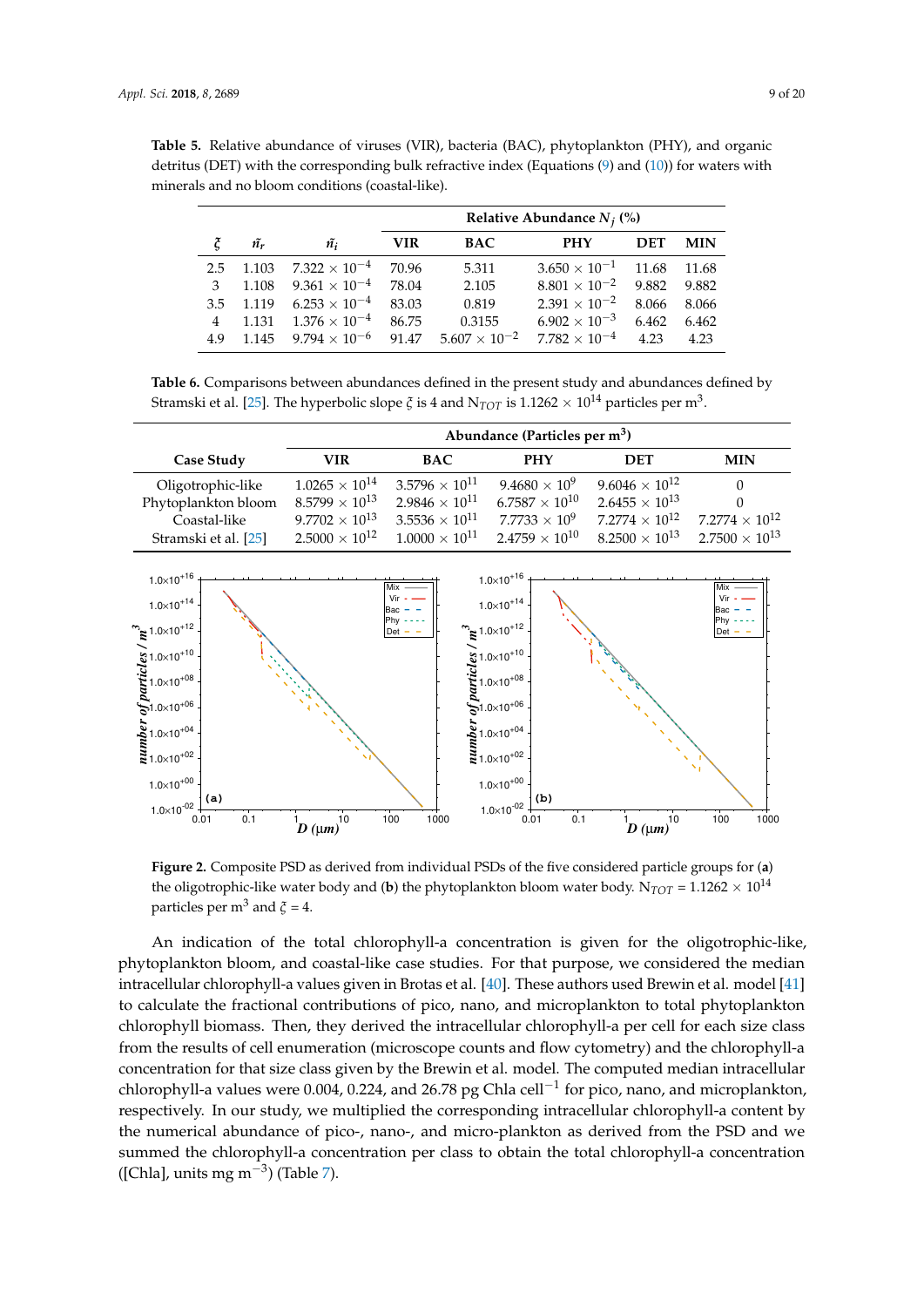<span id="page-9-0"></span>

|     |        | Oligotrophic-Like Phytoplankton Bloom Coastal-Like |        |
|-----|--------|----------------------------------------------------|--------|
|     | [Chla] | [Chla]                                             | [Chla] |
| 3   | 8.35   | 11.51                                              | 7.497  |
| 3.5 | 0.773  | 1.580                                              | 0.6889 |
|     | 0.102  | 0.341                                              | 0.0884 |

**Table 7.** Total chlorophyll-a concentration for the three case studies.

The chlorophyll-a concentration (mg  $m^{-3}$ ) is estimated, as an indication, using the relative abundance of phytoplankton cells described in Tables [3](#page-7-0)[–5](#page-8-0) and considering N<sub>TOT</sub> is 1.1262  $\times$  10<sup>14</sup> particles per m<sup>3</sup>.

We emphasize that total chlorophyll-a concentrations are given as an indication as they depend on the abundance of phytoplankton, which in turn depends on *NTOT* and *ξ*. For the oligotrophic-like case study, [Chla] ranges from 0.10 for *ξ* = 4 to 8.4 mg m−<sup>3</sup> for *ξ* = 3. However, in oligotrophic waters, in situ measurements of PSD showed that *ξ* values are around 4. For *ξ* between 3.5 and 4, [Chla] is less than 1 mg m<sup>-3</sup>, which is typical [Chla] in oligotrophic waters. In bloom conditions, the hyperbolic slope can be less than 4. For example, Buonassissi and Dierssen [\[35\]](#page-19-1) found *ξ* around 3.3 in bloom conditions. For  $\xi$  = 3.3, we found [Chla] of 1.92 mg m<sup>-3</sup>. For the coastal case study, [Chla] is low as compared to in situ [Chla] values in coastal areas. This is because we considered a high load of minerals as compared to phytoplankton abundance.

#### **5. Results**

#### *5.1. Accuracy of Numerical Computations*

A numerical integration over  $\theta$  is required to derive  $b_p^{\theta_a}$  and  $b_{bp}$  from the normalized phase function (Section [2\)](#page-1-0). Due to the sharp increase of the normalized phase function in the forward scattering directions (Figure [3\)](#page-10-0), the selection of the relevant angular step for the numerical integration is crucial. For that purpose, the impact of angular step (∆*θ*) on the calculation of f*b θa <sup>p</sup>* is studied using Lorentz-Mie simulations in DS1 (Figure [1,](#page-5-0) N<sup>o</sup>M2, M3). The normalized phase function of polydisperse particles  $\tilde{F}(\theta)$  exhibits a maximum around  $\theta = 0^o$  [\[26\]](#page-18-8). For small *ξ* value, that is when the proportion of large-sized particles compared to smaller particles increases, the forward peak is sharper. Indeed, for particles with a large diameter as compared to the wavelength,  $\tilde{F}(D,\theta)$  displays a sharp forward peak [\[26\]](#page-18-8) due the concentration of light near  $\theta = 0^{\degree}$  caused by diffraction. The presence of the peak in  $\tilde{F}(\theta)$  requires several integration points large enough to provide the desired numerical accuracy. The numerical integration over *θ* (Figure [1,](#page-5-0) N<sup>o</sup>M2) is performed using the "Trapz" function from the Numpy package with Python. The "Trapz" function performs an integration along the given axis using the composite trapezoidal rule. To test the accuracy of the integration and to find the correct integration step,  $\Delta\theta$ , we compare the result of the numerical integration of *F*(*θ*) between 0 and *π* to its theoretical value (=2) (Figure [1,](#page-5-0) N<sup>o</sup>M3). When Δ $θ = 0.05<sup>o</sup>$ , corresponding to a total number of integration steps (N<sub>θ</sub>) of 3600, the numerical integration value of  $\tilde{F}(\theta)$  is in the range [1.999–2.000] for small *ξ*. For larger *ξ*, it is in the range [1.800–1.999]. When the value of the numerical integration is in the range [1.800–1.999], a renormalization factor is applied to  $\tilde{F}(\theta)$  to ensure that the result of the numerical integration is exactly 2. We could also increase the number of integration points, but it would increase the computation time. Using a renormalization factor for large *ξ* is a good compromise to guarantee the accuracy and save computation time.

For two-layered spheres (i.e., phytoplankton cells), the ScattnLay code provides only normalized phase functions for monodisperse particles (Figure [1,](#page-5-0) N<sup>o</sup>S1), so the numerical integration over the particle diameter range (Equation [\(2\)](#page-2-0)) is realized as a separate calculation with the Python "Trapz" function (Figure [1,](#page-5-0)  $N^0S2$ ). For monodisperse particles, the normalized phase function displays a forward peak as explained above but can also display a sequence of maxima and minima due to interference and resonance features [\[26,](#page-18-8)[42\]](#page-19-8). The frequency of the maxima and minima over the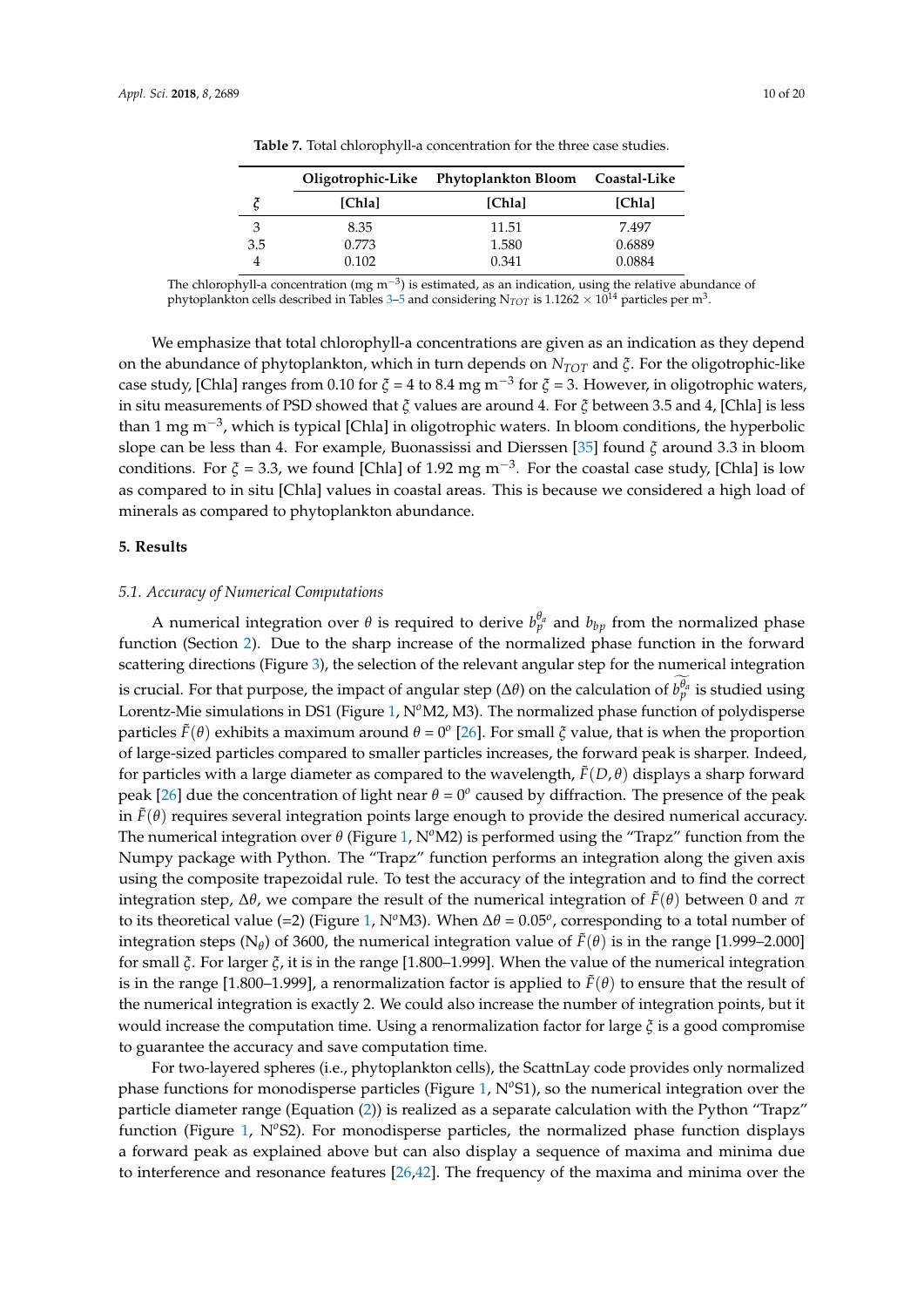range of *θ* increases with both increasing *n<sub>r</sub>* and size parameter (=*π D/* $\lambda$ ). To test the accuracy of the numerical integration over the particle diameter range (Figure [1,](#page-5-0) N*o*S3), we ran the ScattnLay code for DS1 case studies and compared  $\tilde{F}(\theta)$  and  $C_{sca}$  rebuilt from Equation [\(2\)](#page-2-0) with Lorentz-Mie computations as the Lorentz-Mie code provides the polydisperse phase functions and cross section as outputs (Figure [1,](#page-5-0) N*o*M1). Note that even a narrow polydispersion washes out the interference and resonance features, which explains why most natural particulate assemblages do not exhibit such patterns [\[26,](#page-18-8)[42\]](#page-19-8) (Figure [3\)](#page-10-0). A perfect match is obtained between the ScattnLay-rebuilt-polydisperse and Lorentz-Mie-polydisperse  $\tilde{F}(\theta)$  and  $C_{sca}$  values when the integration step (Δ*D*) is set to 0.01 μm for *D* in the range [0.03, 2 µm]; 0.1 µm for *D* in the range [2, 20 µm]; 2.0 µm for *D* in the range [20, 200 µm]; and 10.0 µm for *D* in the range [200, 500 µm].

<span id="page-10-0"></span>

**Figure 3.** Interference and resonance features observed for the scattering phase function of monodisperse particles (light green). The major low-frequency maxima and minima are called the "interference structure". The high-frequency ripples are resonance features. The interference and resonance feature are washed out for a polydisperse assemblage of particles (dark green).

Using the DS1 data set, the impact of the angular integration on the backscattering ratio  $b_{bp}^{\theta_a}$  is examined as a function of the hyperbolic slope *ξ* for different values of the real refractive index and two values of total angular steps (i.e.,  $N_\theta$  = 750 and 3600) (Figure [4\)](#page-11-0). The impact of the integration is noticeable only for *ξ* values lower than about 3 and relatively high *n<sup>r</sup>* values. When the number of angular steps increases, the curves become flatter at low *ξ* values. Differences in the curve shape are reduced if we increase the angular step. For ∆*θ* = 0.24*<sup>o</sup>* (N*<sup>θ</sup>* = 750), the present results of the Lorentz-Mie calculations (solid lines in Figure [4\)](#page-11-0) perfectly match those previously obtained by Twardowski et al. [\[5\]](#page-17-3) (not shown). However, in this case ( $N_\theta$  = 750), the numerical integration is not accurate enough as the integration of Equation [\(1\)](#page-2-1) gives values between 1.999 ( $\xi$  = 4.9) and 1.04 ( $\xi$  = 2.5). In the following,  $\Delta\theta$  is set to 0.05<sup>*o*</sup> (N<sub>*θ*</sub> = 3600) and Figure [4](#page-11-0) (dashed lines) will be the reference figure for homogeneous spheres.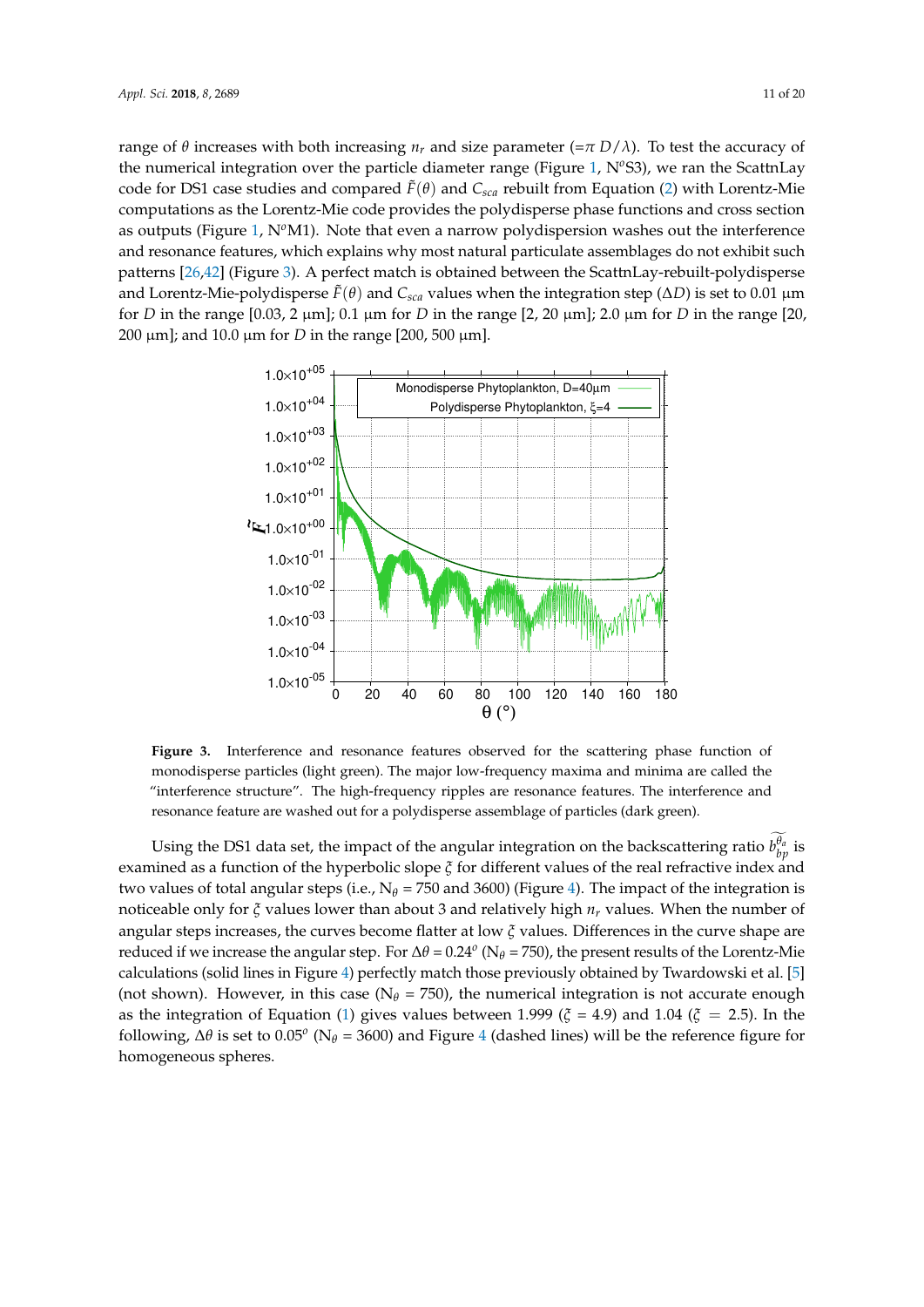<span id="page-11-0"></span>

**Figure 4.** Results of Lorentz-Mie calculations (DS1) of the particulate backscattering ratio  $b_{bp}^{\theta_a}$  as a function of the hyperbolic slope, *ξ*, and different values of *n<sup>r</sup>* and N*<sup>θ</sup>* . The imaginary part of the refractive index = 0.005 as in Twardowski et al. [\[5\]](#page-17-3). This figure can be compared to Figure 1 in Twardowski et al. [\[5\]](#page-17-3).

## *5.2. Impact of the Structural Heterogeneity of Phytoplankton Cells on the Bulk Particulate Backscattering Ratio*

The impact of phytoplankton cell structural heterogeneity on  $b_{bp}^{\theta_a}$  is examined as a function of  $\zeta$ for the three previously described water bodies (oligotrophic-like, phytoplankton bloom, coastal-like) considering the 80%–20% phytoplankton morphological model (Figure [5a](#page-12-0)). The real and imaginary bulk refractive indices for oligotrophic-like, phytoplankton bloom, and coastal-like case studies, vary with *ξ* as the relative proportions of the different particle components, having different *n<sup>r</sup>* and *n<sup>i</sup>* , vary with *ξ* (Tables [1–](#page-3-0)[5](#page-8-0) and Figure [5b](#page-12-0),c). For the no-mineral water bodies (oligotrophic-like and phytoplankton bloom),  $\tilde{n}_r$  stays around 1.04  $\pm$  0.007 (Figure [5b](#page-12-0)). In contrast,  $\tilde{n}_i$  shows large variation with *ξ* for both oligotrophic-like and phytoplankton bloom water bodies (Figure [5c](#page-12-0)). In bloom conditions,  $\tilde{n_i}$  increases as the relative proportion of phytoplankton increases as compared to the no bloom conditions. In agreement with typical values of the oceanic bulk imaginary refractive index [\[43\]](#page-19-9), the  $\tilde{n}_i$  values for the particulate populations considered here are always lower than 0.002. In the presence of mineral particles (coastal-like), *n*˜*<sup>r</sup>* increases as MIN have a higher *n<sup>r</sup>* than VIR, BAC, PHY and DET. Its values are between 1.103 ( $\xi$  = 2.5) and 1.145 ( $\xi$  = 4.9). Values of  $\tilde{n}_i$  vary between  $9.79\times10^{-6}$  and  $9.44\times10^{-4}$ .

The impact of the structural heterogeneity of phytoplankton cells is evaluated by comparison with Lorentz-Mie calculations (particulate assemblages composed of homogeneous spheres only, regardless of the particle group) performed for low and high bulk refractive index. These case studies with homogeneous spheres only are named "Homogeneous reference cases". The real and imaginary values of the bulk refractive indices are 1.045 and 9.93  $\times$  10<sup>-4</sup> for the "Homogeneous reference case 1", 1.043 and  $1.36 \times 10^{-3}$  for the "Homogeneous reference case 2", and 1.131 and 1.37 × 10<sup>-4</sup> for the "Homogeneous reference case 3", respectively (Figure [5b](#page-12-0),c). These values of  $\tilde{n}_r$  and  $\tilde{n}_i$  were chosen to be equal to values of  $\tilde{n}_r$  and  $\tilde{n}_i$  obtained for the oligotrophic-like, phytoplankton bloom, and the coastal-like case study when *ξ* = 4. "Homogeneous reference cases 1 and  $2''$  with low  $n<sub>r</sub>$  represent phytoplankton-dominated Case 1 waters and are compared with the oligotrophic-like and phytoplankton bloom water body, respectively. "Homogeneous reference case 3" with high  $\tilde{n}_r$  represents mineral-dominated Case 2 waters and is compared with the coastal-like water body. The variation of  $b_{bp}^{\theta_a}$  due to structural heterogeneity of phytoplankton cells is evaluated using the relative absolute difference calculated between the homogeneous reference cases (named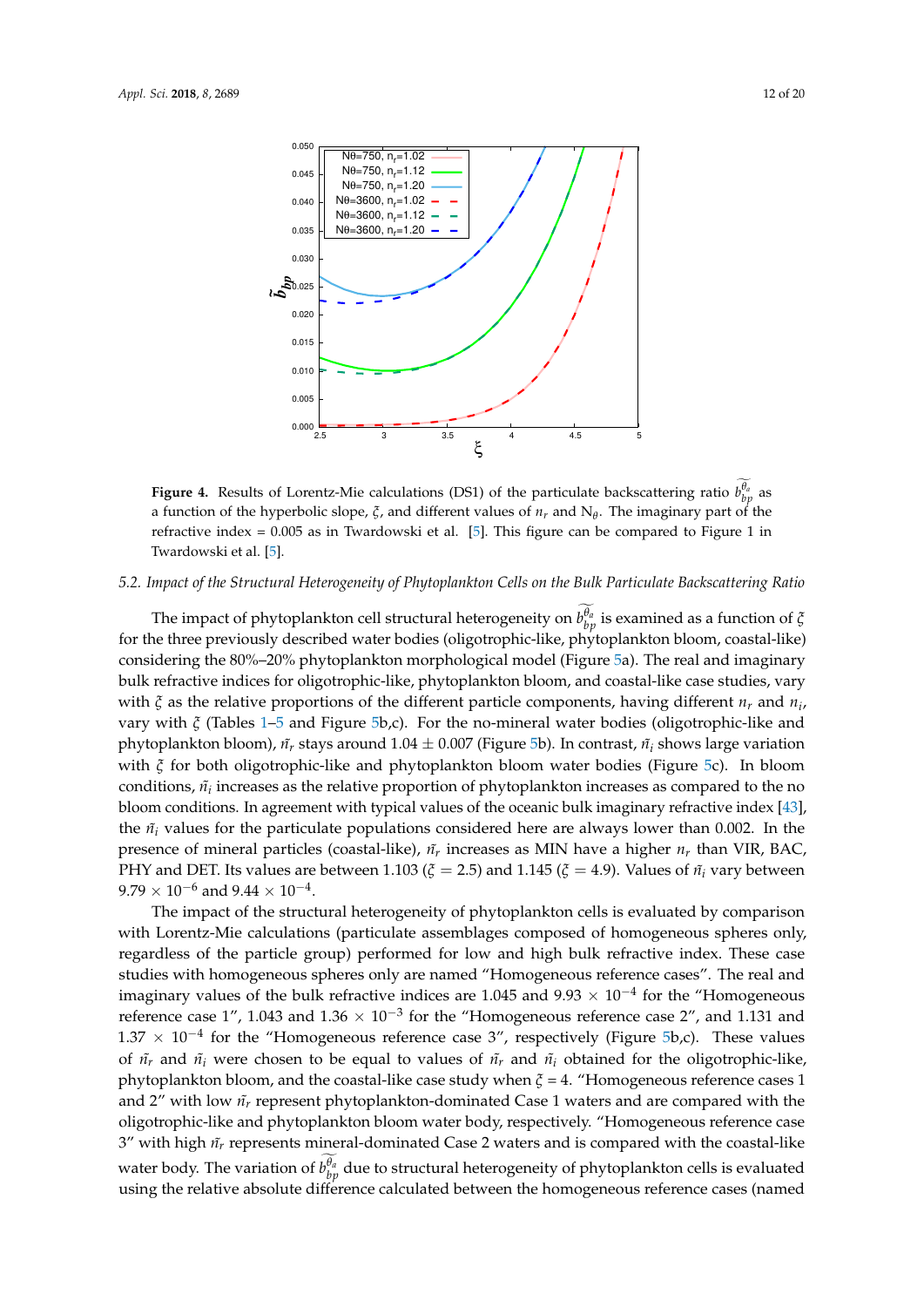<span id="page-12-0"></span>*x* in Equation [\(13\)](#page-12-1)) and oligotrophic, phytoplankton bloom or coastal-like water bodies (named *y* in Equation [\(13\)](#page-12-1)):

<span id="page-12-1"></span>
$$
\Delta \epsilon = \frac{|x - y|}{(x + y)} \times 200 \, (\%) \tag{13}
$$



**Figure 5. (a)** Particulate backscattering ratio  $b_{bp}^{θ_a}$  as a function of the hyperbolic slope for the oligotrophic-like (red dashed line), phytoplankton bloom (green dashed line), and coastal-like (brown dashed line) water bodies as described in Section [4.](#page-6-1) Black and gray lines are for homogeneous reference cases. The gray solid line corresponds to  $n_r = 1.045$ ,  $n_i = 9.93 \times 10^{-4}$ , the black dashed line to  $n_r = 1.1043$ ,  $n_i = 1.36 \times 10^{-3}$ , and the black solid line to  $n_r = 1.131$ ,  $n_i = 1.37 \times 10^{-4}$ , respectively. Phytoplankton cells are modeled as two-layered spheres with a relative volume of the cytoplasm of 20% (%cyt-%chl = 80–20). (**b**) as in panel (**a**) but for the real refractive index. (**c**) as in panel (**a**) but for the imaginary part of the refractive index.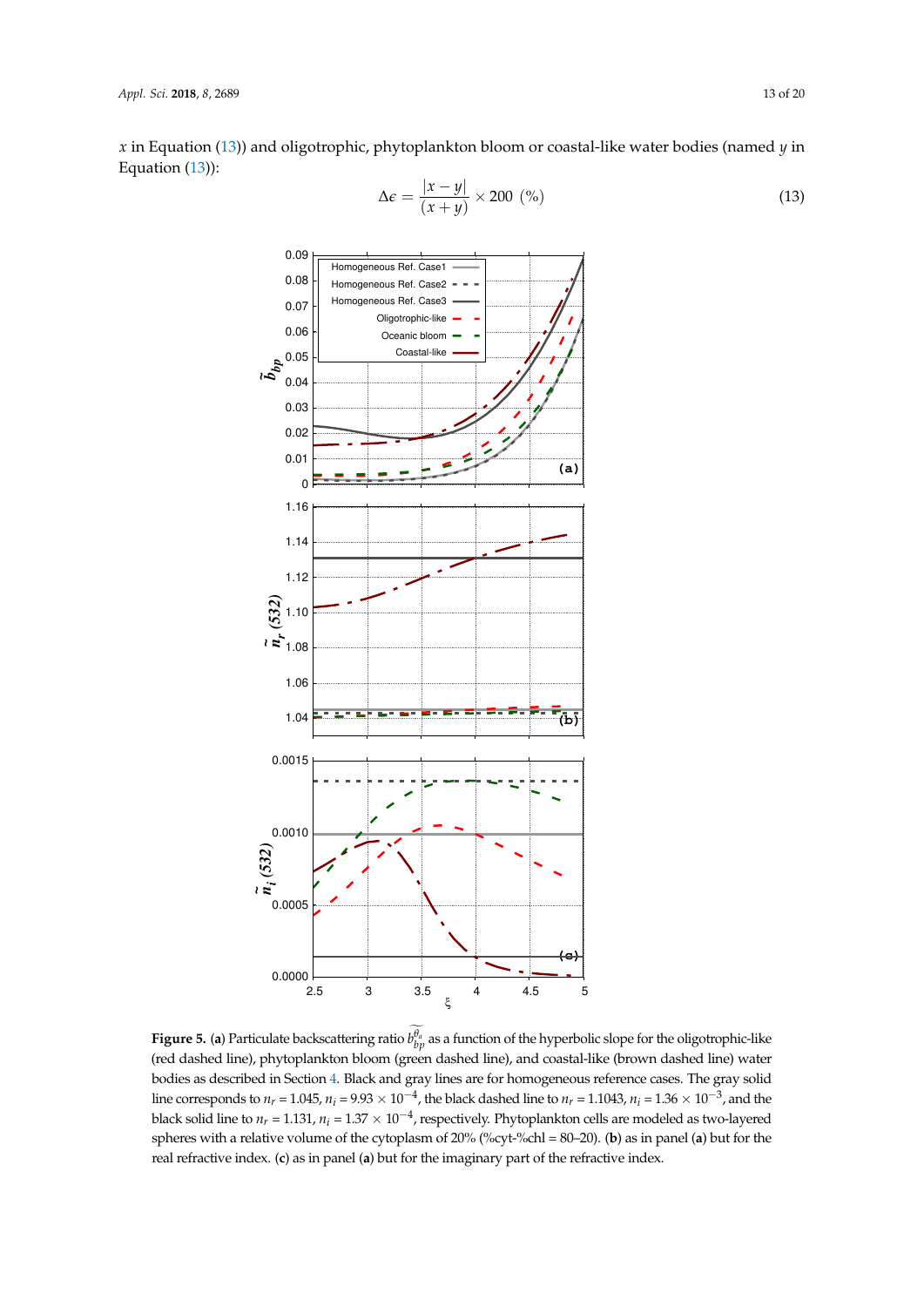Even if the numerical relative abundance of phytoplankton is very small for the oligotrophic-like water body (=8.4  $\times$   $10^{-3}$ %), the structural heterogeneity increases the  $b_{bp}^{\theta_a}$  value by 58% compared to the homogeneous case ("Homogeneous reference case 1"). This is consistent with previous studies showing the large contribution of coated spheres to the backscattering signal [\[15,](#page-18-5)[16,](#page-18-6)[18,](#page-18-17)[19,](#page-18-18)[22,](#page-18-19)[44\]](#page-19-10). The value of ∆*e* calculated between the oligotrophic-like and phytoplankton bloom water bodies is smaller (=22% at  $\xi$  = 4) even if  $\tilde{n_i}$  is different (9.93  $\times$   $10^{-4}$  for oligotrophic-like against  $1.36\times10^{-3}$  for phytoplankton bloom). This latter pattern provides evidence that the structural heterogeneity (coated-sphere model) has a greater impact on the particulate backscattering ratio than the tested increase in the bulk imaginary refractive index. The relative absolute differences between the phytoplankton bloom and "Homogeneous reference case 2" is 41%. When mineral particles are taken into account, ∆*e* is 12% between the "Homogeneous reference case 3" and the coastal-like water body. This smaller difference is because phytoplankton have a smaller impact on the bulk scattering when highly scattering particles such as minerals are added.

The impact of the relative volume of the cytoplasm on  $b_{bp}^{\theta_a}$  is now evaluated by comparing the change of  $b_{bp}^{\theta_a}$  as a function of *ξ* for the 80%–20% and 70%–30% models for the oligotrophic-like and phytoplankton bloom water bodies (Figure [6\)](#page-14-0). The mean relative difference in  $b^{{\theta_a}}_{bp}$  is about 5.41% with a maximum value of 11.5 % (*ξ* = 3) for oligotrophic-like case study. In bloom conditions, the mean relative difference reaches 13.0% with a maximum value of 23.5% (*ξ* = 3.2). Figure [7](#page-14-1) compares simulated  $b^{\theta_a}_{bp}$  when phytoplankton cells are modeled as two-layered spheres (80%–20%) or three-layered spheres  $(80\% - 18.5\% - 1.5\%)$ . For the oligotrophic-like waters, relative absolute differences are small. They range between 0.0174% and 1.81% with a mean value of 0.444%. For phytoplankton bloom case study, they are between  $9.84 \times 10^{-3}$  and 2.86% with a mean value of 0.894%.

Regardless of the morphological model used to optically simulate phytoplankton cells, the  $b_{bp}^{\theta_a}$ reaches an asymptote when  $\zeta$  decreases for phytoplankton bloom water bodies ( $b_{bp}^{\theta_a}$  = 0.005 for  $\zeta$  = 3.5 and 0.004 for *ξ* = 2.5). The value of the asymptote is consistent with previous observations [\[5\]](#page-17-3), which showed the lowest backscattering ratio (about 0.005) in waters with high chlorophyll-a concentration.

The contribution of the different particle groups to the backscattering ratio is presented in Figure [8](#page-15-0) for the 80%–20% model and *ξ* = 4. For coastal-like waters, the minerals contribute more than 80% of the total  $b_{bp}^{\theta_a}$ , whereas they contribute only 6.5% to the total particulate abundance. This percentage agrees with the results of Stramski et al. [\[25\]](#page-18-7) (Figure 12 in their paper). Such high contribution to backscattering is due to the high real refractive index of minerals. As in Stramski et al. [\[25\]](#page-18-7), these results show the important role of minerals even when they are less abundant than organic living and non-living particles. In oligotrophic-like waters, the contribution of heterotrophic bacteria ranges from a few to about 30% with a maximum for *ξ* between 3.5 and 4, which agrees with Stramski and Kiefer [\[24\]](#page-18-4). The contribution of viruses is quite high, about 40–60% for *ξ* between 4 and 5. This high contribution is explained by the extreme value of viral abundance (around  $1 \times 10^{14}$  particles per cubic meter) used in this study [\[24\]](#page-18-4). As for bacteria, the contribution of phytoplankton ranges between a few and 30% with a maximum around  $\zeta$  = 3. For a  $\zeta$  value of 4, typical of oligotrophic waters, the contribution is around 10%. For the phytoplankton bloom study case, the contribution of phytoplankton cells is between 10% and 60%; maximum values are reached for a PSD slope between 3 and 3.5. Such high percentages are due to the higher backscattering cross section of phytoplankton as compared to the other particles (Figure [9\)](#page-16-0). The low phytoplankton abundance is offset by the high  $C_{sca,PHY}^{bb}$  so that the backscattering coefficient of phytoplankton represents a significant contribution to the total backscattering.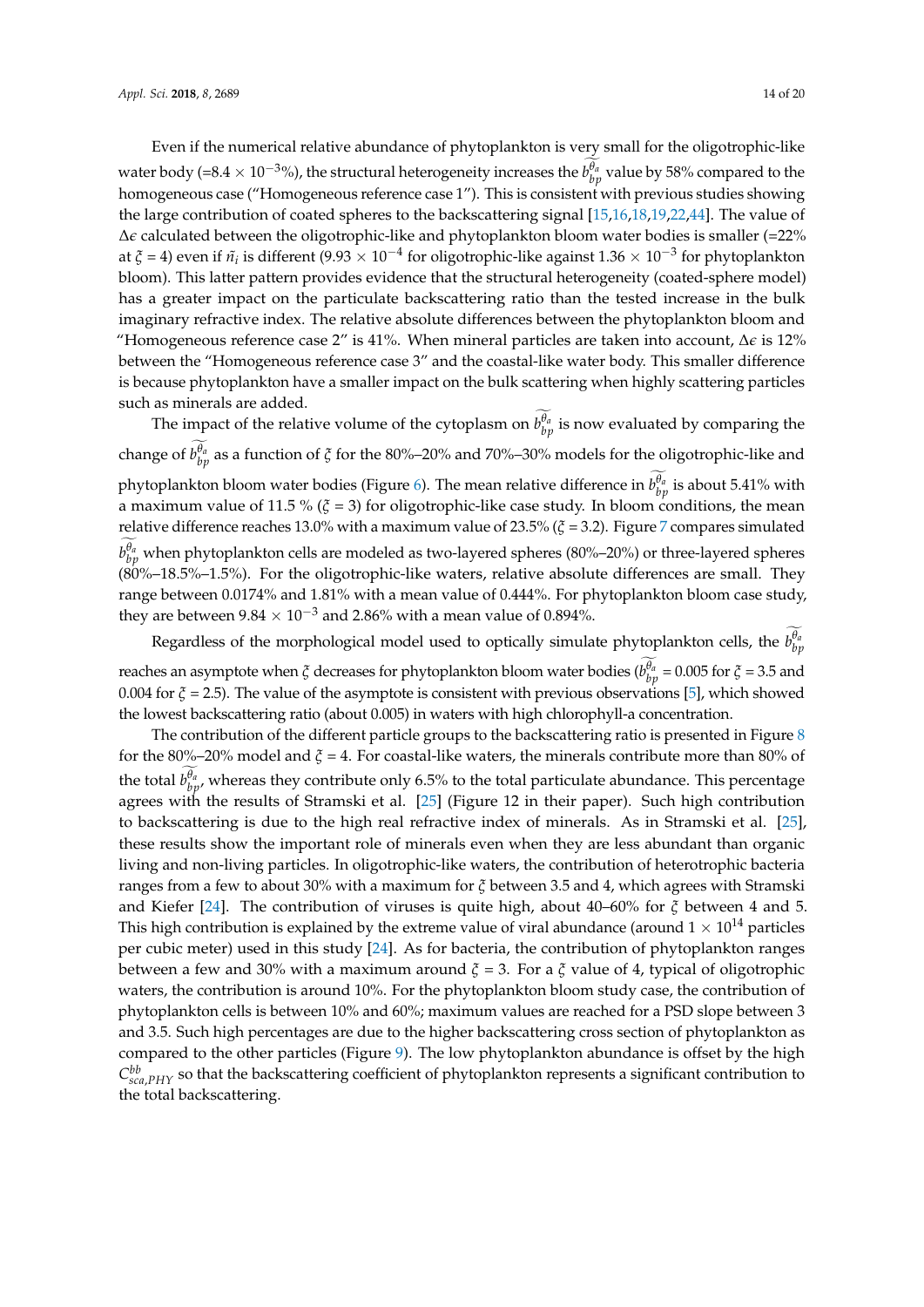<span id="page-14-0"></span>

<span id="page-14-1"></span>**Figure 6.** Particulate backscattering ratio as a function of the hyperbolic slope for oligotrophic-like and phytoplankton bloom water bodies. Phytoplankton cells are modeled as two-layered spheres with a relative volume of the chloroplast of 20 % and 30 %, as indicated.



**Figure 7.** Particulate backscattering ratio as a function of the hyperbolic slope for oligotrophic-like and phytoplankton bloom water bodies. Phytoplankton cells are modeled as two-layered spheres (80%–20%) or three-layered spheres (80%–18.5%–1.5%), as indicated.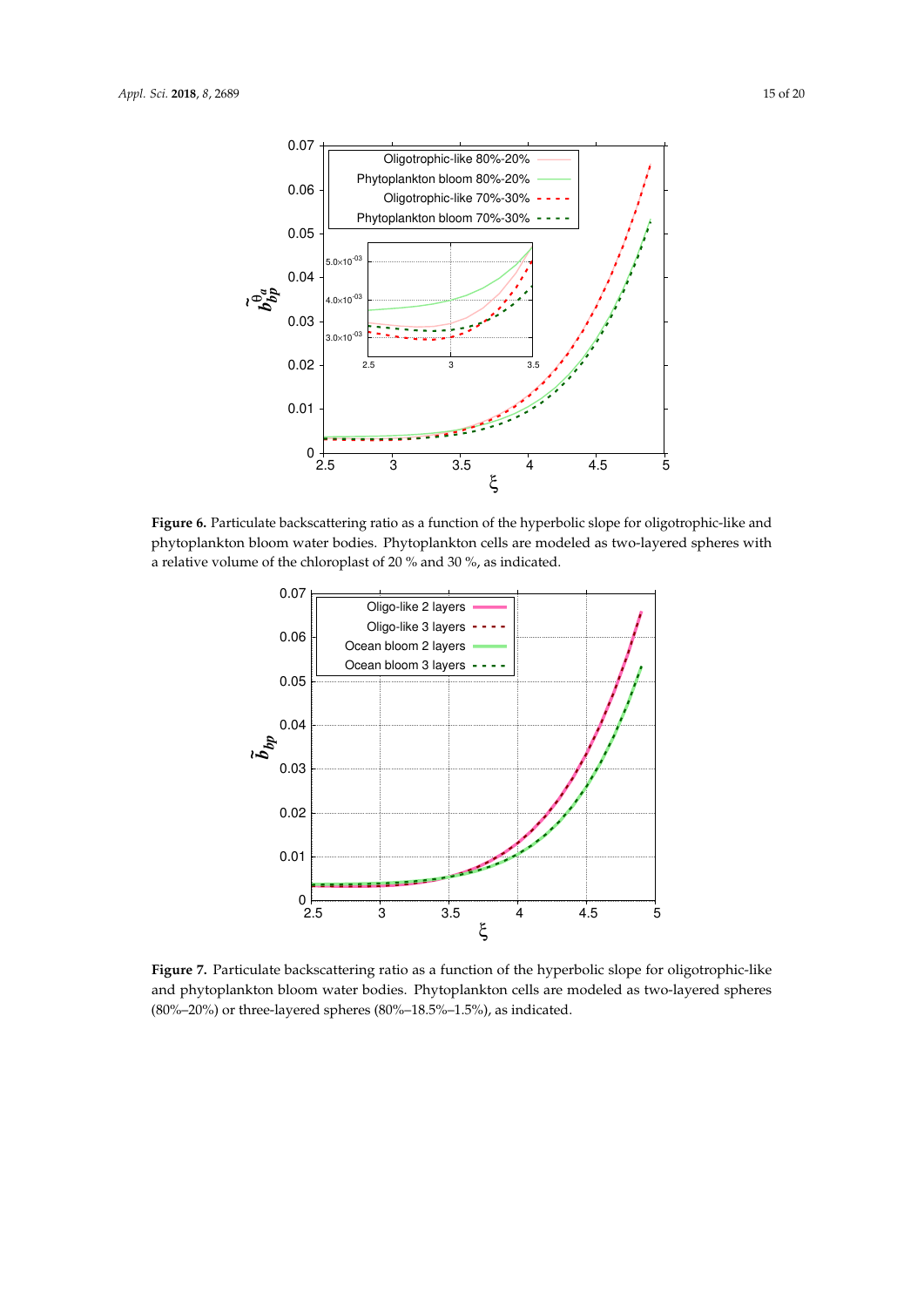<span id="page-15-0"></span>

**Figure 8.** Contribution of the different particle groups the total bulk backscattering ratio for (**a**) oligotrophic-like, (**b**) phytoplankton bloom, and (**c**) coastal-like water bodies. The phytoplankton cells are modeled as a two-layered sphere (80%–20%).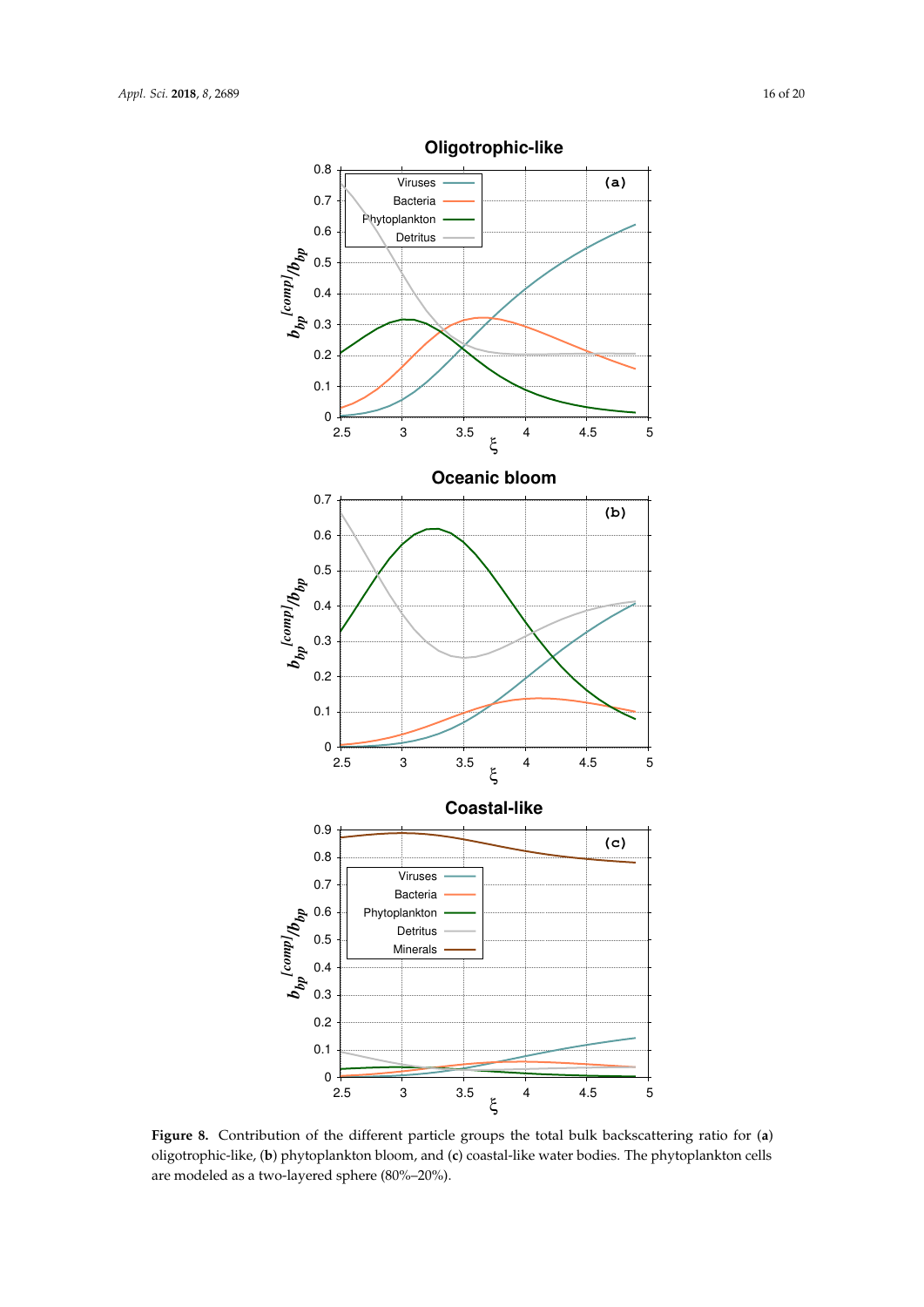<span id="page-16-0"></span>

**Figure 9.** Backscattering cross sections,  $C_{sca}^{bb}$ , of the different particle groups. The phytoplankton cells are modeled as a two-layered sphere (80%–20%).

## **6. Concluding Remarks**

Modeling phytoplankton cells as two-layered spheres tends to increase the bulk backscattering ratio because heterogeneous spheres are more efficient backscatterers. Even if the phytoplankton component has the smallest relative abundance, its impact on  $b_{bp}^{\theta_a}$  can be important depending on the hyperbolic slope of the Junge distribution. This is because phytoplankton cells have the highest backscattering cross section. For  $\xi = 4$ , the relative difference (in absolute value), ( $\Delta \epsilon$ ), between  $b_{bp}^{\theta_a}$ for the oligotrophic-like and the reference case, having the same bulk refractive index but composed exclusively of homogeneous spheres, can reach about 58%. When minerals are added, the impact of phytoplankton decreases as the scattering by minerals dominates.

Considering different sub-populations of particles with different refractive index implies that the bulk refractive index varies with the value of the hyperbolic slope of the PSD, as the contribution of each scattering component varies. Consequently, the development of models, similar to the one proposed by Twardowski et al. [\[5\]](#page-17-3) to derive *n*˜*<sup>r</sup>* from f*b θa bp* and *ξ*, but accounting for phytoplankton heterogeneity, is not straightforward. Other aspects of the problem and other parameters such as the adoption of a 2D or 3D model, the proportion between cytoplasm and chloroplast, or the variation of phytoplankton refractive index according to the considered species, would have to be taken into account. One option would be to develop a look-up table approach based on the main parameters driving the  $b_{bp}^{θ_a}$  variability. For that purpose, other simulations would have to be performed to be able to identify the pertinent parameters.

In this study, a large set of numerical simulations, as well as a proper methodology have been developed to simulate the particulate scattering properties of a water body in its complexity. We show that a special care should be taken in the integration step size when the particulate scattering coefficients are calculated from the particulate scattering function, especially for relatively small values of the PSD slope. We show that an integration angular step of  $0.05^{\circ}$  ( $N_{\theta}$  = 3600) is required to obtain the required accuracy considering the inputs (refractive indices and size range) used in this study.

The method is adapted to be used repeatedly to model a very large variety of particulate assemblages. While the present study has been limited to three case studies, additional calculations can be conducted to better represent the variability encountered in oceanic environments in terms of particulate community and its complexity in terms of mixing, morphology, size, and chemical nature.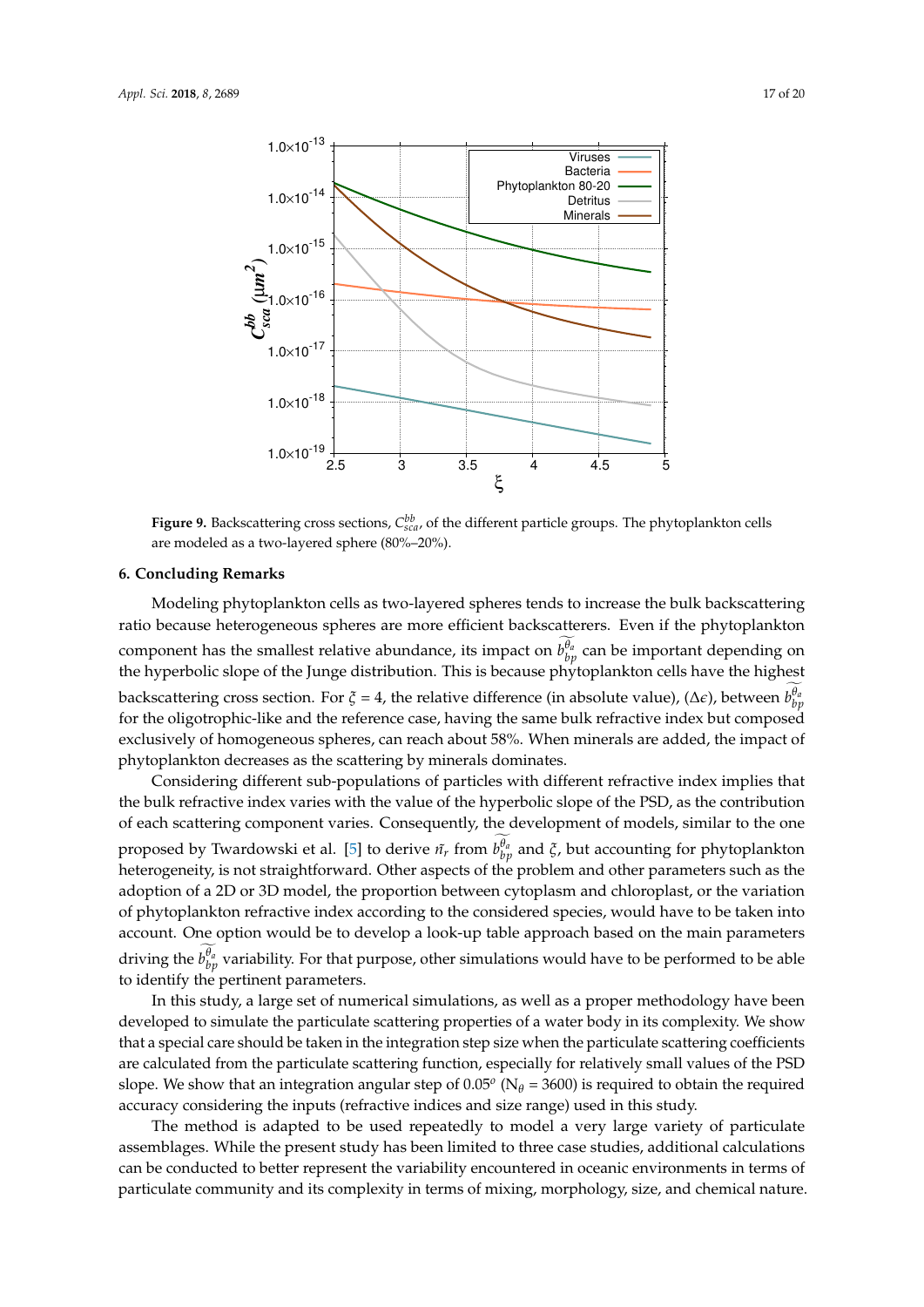Further work is required, mainly experimental studies, to better characterize the internal structure and chemical composition of viruses, heterotrophic bacteria, biogenic detritus, and particle aggregates. This will allow, as Robertson Lain et al. [\[23\]](#page-18-3) did for phytoplankton, suitable models to be developed to describe properly, in numerical code, the morphological properties of various types of particles to provide more realistic simulations of their optical properties.

**Author Contributions:** The research is completed through collaboration of all authors. L.D.-G. and H.L. were the team leaders of this work who were responsible for coordination. D.D. was in charge of program coding and assisted in data analysis. W.M. was involved in discussions. L.D.-G. analyzed the data and wrote the paper.

**Funding:** The authors gratefully acknowledge the support from the French Space Agency (CNES) through the COYOTE project (CNES/TOSCA program).

**Acknowledgments:** The authors thank Michael Twardowski, (Harbor Branch Oceanographic Institute) for the valuable advice. We appreciate thoughtful comments from the anonymous reviewers and Dariusz Stramski, who provided time and effort to improve this manuscript. Experiments presented in this paper were carried out using the CALCULCO computing platform, supported by SCoSI/ULCO (Service COmmun du Système d'Information de l'Université du Littoral Côte d'Opale).

**Conflicts of Interest:** The authors declare no conflict of interest.

backscattering ratio, particularly in bloom conditions.

## **References**

- <span id="page-17-0"></span>1. Preisendorfer, R.W. *Hydrologic Optics, Volume 1: Introduction*; Springfield National Technical Information Service; Office of Naval Research: Arlington, VA, USA, 1976.
- <span id="page-17-1"></span>2. Morel, A. *The Scattering of Light by Seawater: Experimental Results and Theoretical Approach*; Translation by George Halikas of the paper published in French in AGARD Lecture Series; N*o*61; North Atlantic Treaty Organization: Neuilly-sur-Seine, France, 1973.
- 3. Boss, E.; Pegau, W.S.; Gardner, W.D.; Zaneveld, J.R.V.; Barnard, A.H.; Twardowski, M.S.; Chang, G.C.; Dickey, T.D. The spectral particulate attenuation and particle size distribution in the bottom boundary layer of a continental shelf. *J. Geophys. Res.* **2001**, *106*, 9509–9516. [\[CrossRef\]](http://dx.doi.org/10.1029/2000JC900077)
- <span id="page-17-2"></span>4. Boss, E.; Twardowski, M.S.; Herring, S. Shape of the particulate beam attenuation spectrum and its relation to the size distribution of oceanic particles. *Appl. Opt.* **2001**, *40*, 4885–4893. [\[CrossRef\]](http://dx.doi.org/10.1364/AO.40.004885) [\[PubMed\]](http://www.ncbi.nlm.nih.gov/pubmed/18360531)
- <span id="page-17-3"></span>5. Twardowski, M.; Boss, E.; Macdonald, J.; Pegau, W.; Barnard, A.; Zaneveld, J. A model for estimating bulk refractive index from optical backscattering ratio and the implications for understanding particle composition in case I and case II waters. *J. Geophys. Res.* **2001**, *106*, 14129–14142. [\[CrossRef\]](http://dx.doi.org/10.1029/2000JC000404)
- <span id="page-17-4"></span>6. Boss, E.; Pegau, W.S.; Lee, M.; Twardowski, M.; Shybanov, E.; Korotaev, G.; Baratange, F. Particulate backscattering ratio at LEO 15 and its use to study particle composition and distribution. *J. Geophys. Res.* **2004**, *109*, C01014. [\[CrossRef\]](http://dx.doi.org/10.1029/2002JC001514)
- 7. Loisel, H.; Mériaux, X.; Berthon, J.F.; Poteau, A. Investigation of the optical backscattering to scattering ratio of marine particles in relation to their biogeochemical composition in the eastern English Channel and southern North Sea. *Limnol. Oceanogr.* **2007**, *52*, 739–752. [\[CrossRef\]](http://dx.doi.org/10.4319/lo.2007.52.2.0739)
- 8. Nasiha, H.J.; Shanmugam, P. Estimating the Bulk Refractive Index and Related Particulate Properties of Natural Waters from Remote-Sensing Data. *IEEE J. Sel. Top. Appl. Earth Obs. Remote Sens.* **2015**, *8*, 5324–5335. [\[CrossRef\]](http://dx.doi.org/10.1109/JSTARS.2015.2439581)
- 9. Snyder, W.A.; Arnone, R.A.; Davis, C.O.; Goode, W.; Gould, R.W.; Ladner, S.; Lamela, G.; Rhea, W.J.; Stavn, R.; Sydor, M.; et al. Optical scattering and backscattering by organic and inorganic particulates in U.S. coastal waters. *Appl. Opt.* **2008**, *47*, 666–677. [\[CrossRef\]](http://dx.doi.org/10.1364/AO.47.000666)
- <span id="page-17-5"></span>10. Sullivan, J.; Twardowski, M.; Donaghay, P.; Freeman, S. Use of optical scattering to discriminate particle types in coastal waters. *Appl. Opt.* **2005**, *44*, 1667–1680. [\[CrossRef\]](http://dx.doi.org/10.1364/AO.44.001667)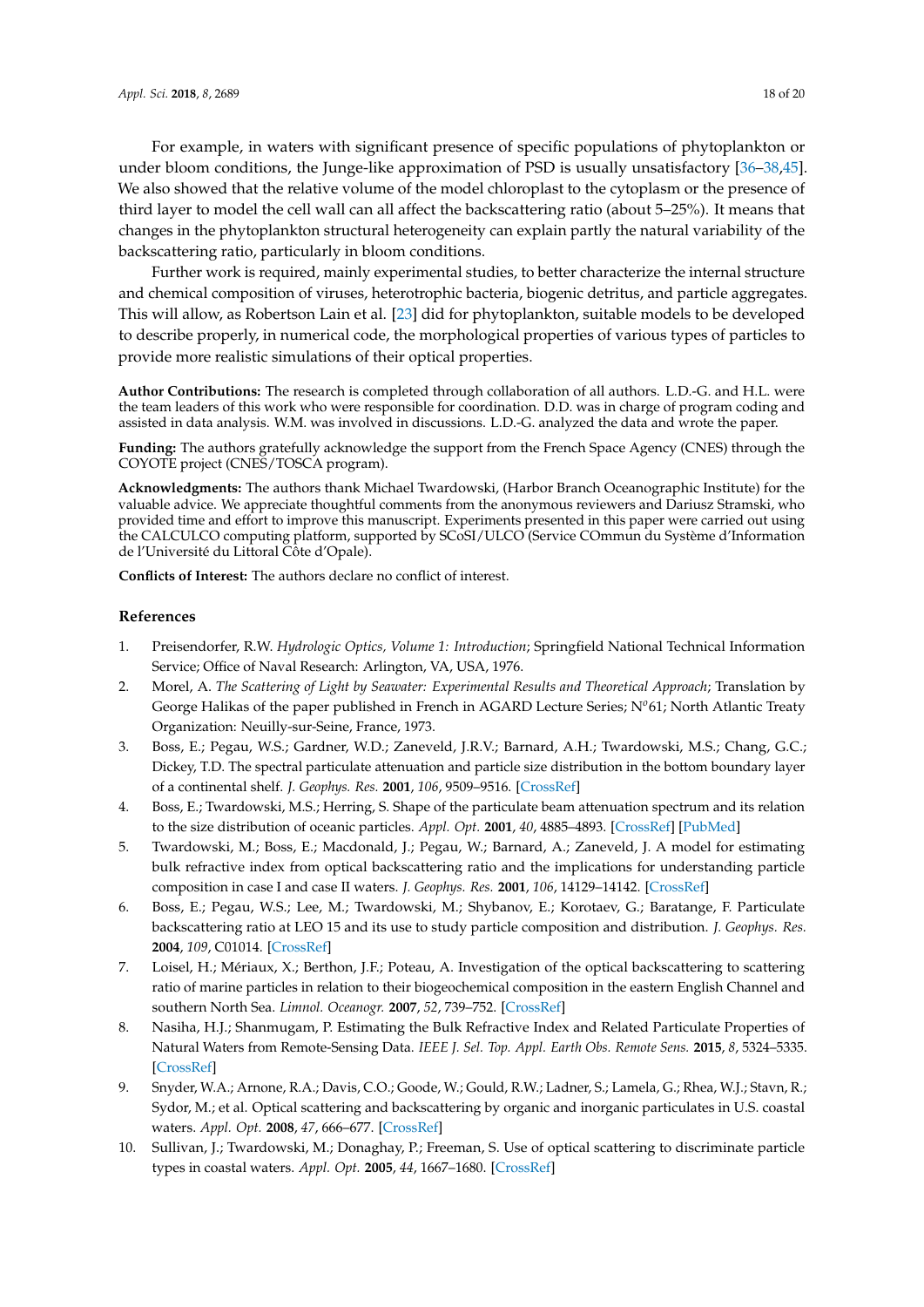- <span id="page-18-0"></span>11. Meyer, R.A. Light scattering from biological cells: Dependence of backscatter radiation on membrane thickness and refractive index. *Appl. Opt.* **1979**, *18*, 585–588. [\[CrossRef\]](http://dx.doi.org/10.1364/AO.18.000585)
- 12. Bricaud, A.; Zaneveld, J.R.V.; Kitchen, J.C. Backscattering efficiency of coccolithophorids: Use of a three-layered sphere model. *Proc. SPIE* **1992**, *1750*, 27–33.
- <span id="page-18-16"></span>13. Kitchen, J.C.; Zaneveld, J.R.V. A three-layered sphere model of the optical properties of phytoplankton. *Limnol. Oceanogr.* **1992**, *37*, 1680–1690. [\[CrossRef\]](http://dx.doi.org/10.4319/lo.1992.37.8.1680)
- 14. Stramski, D.; Piskozub, J. Estimation of scattering error in spectrophotometric measurements of light absorption by aquatic particles from three-dimensional radiative transfer simulations. *Appl. Opt.* **2003**, *42*, 3634–3646. [\[CrossRef\]](http://dx.doi.org/10.1364/AO.42.003634)
- <span id="page-18-5"></span>15. Moutier, W.; Duforêt-Gaurier, L.; Thyssen, M.; Loisel, H.; Mériaux, X.; Courcot, L.; Dessailly, D.; Rêve, A.H.; Grégori, G.; Alvain, S.; et al. Evolution of the scattering properties of phytoplankton cells from flow cytometry measurements. *PLoS ONE* **2017**, *12*. [\[CrossRef\]](http://dx.doi.org/10.1371/journal.pone.0181180) [\[PubMed\]](http://www.ncbi.nlm.nih.gov/pubmed/28708882)
- <span id="page-18-6"></span>16. Poulin, C.; Zhang, X.; Yang, P.; Huot, Y. Diel variations of the attenuation, backscattering and absorption coefficients of four phytoplankton species and comparison with spherical, coated spherical and hexahedral particle optical models. *J. Quant. Spectrosc. Radiat. Transf.* **2018**, *217*, 288–304. [\[CrossRef\]](http://dx.doi.org/10.1016/j.jqsrt.2018.05.035)
- 17. Quirantes, A.; Bernard, S. Light scattering by marine algae: Two-layer spherical and nonspherical models. *J. Quant. Spectrosc. Radiat. Transf.* **2004**, *89*, 311–321. [\[CrossRef\]](http://dx.doi.org/10.1016/j.jqsrt.2004.05.031)
- <span id="page-18-17"></span>18. Vaillancourt, R.D.; Brown, C.W.; Guillard, R.L.; Balch, W.M. Light backscattering properties of marine phytoplankton: Relationships to cell size, chemical composition and taxonomy. *J. Plankton Res.* **2004**, *26*, 191–212. [\[CrossRef\]](http://dx.doi.org/10.1093/plankt/fbh012)
- <span id="page-18-18"></span>19. Volten, H.; Haan, J.F.; Hovenier, J.W.; Schreurs, R.; Vassen, W.; Dekker, A.G.; Hoogenboom, H.J.; Charlton, F.; Wouts, R. Laboratory measurements of angular distributions of light scattered by phytoplankton and silt. *Limnol. Oceanogr.* **1998**, *43*, 1180–1197. [\[CrossRef\]](http://dx.doi.org/10.4319/lo.1998.43.6.1180)
- <span id="page-18-1"></span>20. Witkowski, K.; Król, T.; Zielinski, A.; Kuten, E. A light-scattering matrix for unicellular marine phytoplankton. *Limnol. Oceanogr.* **1998**, *43*, 859–869. [\[CrossRef\]](http://dx.doi.org/10.4319/lo.1998.43.5.0859)
- <span id="page-18-2"></span>21. Stramski, D.; Boss, E.; Bogucki, D.; Voss, K.J. The role of seawater constituents in light backscattering in the ocean. *Prog. Oceanogr.* **2004**, *61*, 27–56. [\[CrossRef\]](http://dx.doi.org/10.1016/j.pocean.2004.07.001)
- <span id="page-18-19"></span>22. Whitmire, A.L.; Pegau, W.S.; Karp-Boss, L.; Boss, E.; Cowles, T.J. Spectral backscattering properties of marine phytoplakton cultures. *Opt. Express* **2010**, *18*, 15073–15093. [\[CrossRef\]](http://dx.doi.org/10.1364/OE.18.015073)
- <span id="page-18-3"></span>23. Robertson Lain, L.; Bernard, S.; Evers-King, H. Biophysical modelling of phytoplankton communities from first principles using two-layered spheres: Equivalent Algal Populations (EAP) model. *Opt. Express* **2014**, *22*, 16745–16758. [\[CrossRef\]](http://dx.doi.org/10.1364/OE.22.016745) [\[PubMed\]](http://www.ncbi.nlm.nih.gov/pubmed/25090493)
- <span id="page-18-4"></span>24. Stramski, D.; Kiefer, D.A. Light scattering by microorganisms in the open ocean. *Prog. Oceanogr.* **1991**, *28*, 343–383. [\[CrossRef\]](http://dx.doi.org/10.1016/0079-6611(91)90032-H)
- <span id="page-18-7"></span>25. Stramski, D.; Bricaud, A.; Morel, A. Modeling the inherent optical properties of the ocean based on the detailed composition of the planktonic community. *Appl. Opt.* **2001**, *40*, 2929–2945. [\[CrossRef\]](http://dx.doi.org/10.1364/AO.40.002929) [\[PubMed\]](http://www.ncbi.nlm.nih.gov/pubmed/18357311)
- <span id="page-18-8"></span>26. Mishchenko, M.I.; Travis, L.D.; Lacis, A.A. *Scattering, Absorption and Emission of Light of Small Particles*; Cambridge University Press: Cambridge, UK, 2002; ISBN 9780521782524.
- <span id="page-18-9"></span>27. Jonasz, M. Particle size distribution in the Baltic. *Tellus* **1983**, *B35*, 346–358. [\[CrossRef\]](http://dx.doi.org/10.3402/tellusb.v35i5.14624)
- <span id="page-18-10"></span>28. Loisel, H.; Nicolas, J.M.; Sciandra, A.; Stramski, D.; Poteau, A. Spectral dependency of optical backscattering by marine particles from satellite remote sensing of the global ocean. *J. Geophys. Res.* **2006**, *111*, C09024. [\[CrossRef\]](http://dx.doi.org/10.1029/2005JC003367)
- <span id="page-18-11"></span>29. Morel, A.; Bricaud, A. Inherent optical properties of algal cells, including picoplankton. Theoretical and experimental results. *Can. Bull. Fish. Aquat. Sci.* **1986**, *214*, 521–559.
- <span id="page-18-12"></span>30. Boss, E.; Slade, W.H.; Behrenfeld, M.; Dall'Olmo, G. Acceptance angle effects on the beam attenuation in the ocean. *Opt. Express* **2009**, *17*. [\[CrossRef\]](http://dx.doi.org/10.1364/OE.17.001535)
- <span id="page-18-13"></span>31. Dolman, V.L. *Meerhoff Mie Program User Guide*; Internal Report Astronomy Department, Free University: Amsterdam, The Netherlands, 1989.
- <span id="page-18-14"></span>32. Peña, O.; Pal, U. Scattering of electromagnetic radiation by a multilayered sphere. *Comput. Phys. Commun.* **2009**, *180*, 2348–2354. [\[CrossRef\]](http://dx.doi.org/10.1016/j.cpc.2009.07.010)
- <span id="page-18-15"></span>33. Yang, W. Improved recursive algorithm for light scattering by a multilayered sphere. *Appl. Opt.* **2003**, *42*, 1710–1720. [\[CrossRef\]](http://dx.doi.org/10.1364/AO.42.001710)